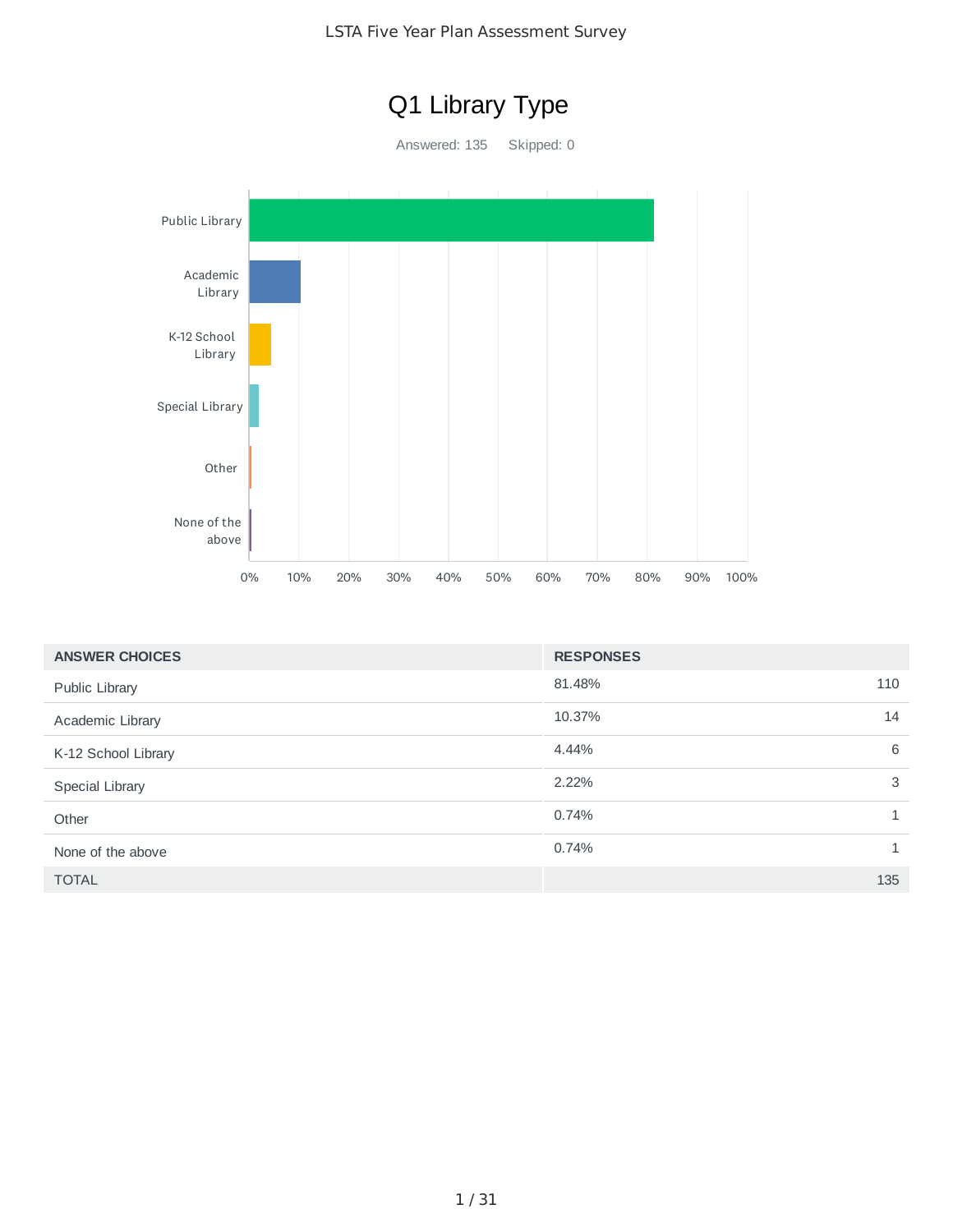

| <b>ANSWER CHOICES</b>              | <b>RESPONSES</b> |                |
|------------------------------------|------------------|----------------|
| Director/Head Librarian            | 73.13%           | 98             |
| Library Board member               | 5.22%            | $\overline{7}$ |
| Department head                    | 8.96%            | 12             |
| Library service staff              | 10.45%           | 14             |
| Other, please describe in comments | 2.24%            | 3              |
| <b>TOTAL</b>                       |                  | 134            |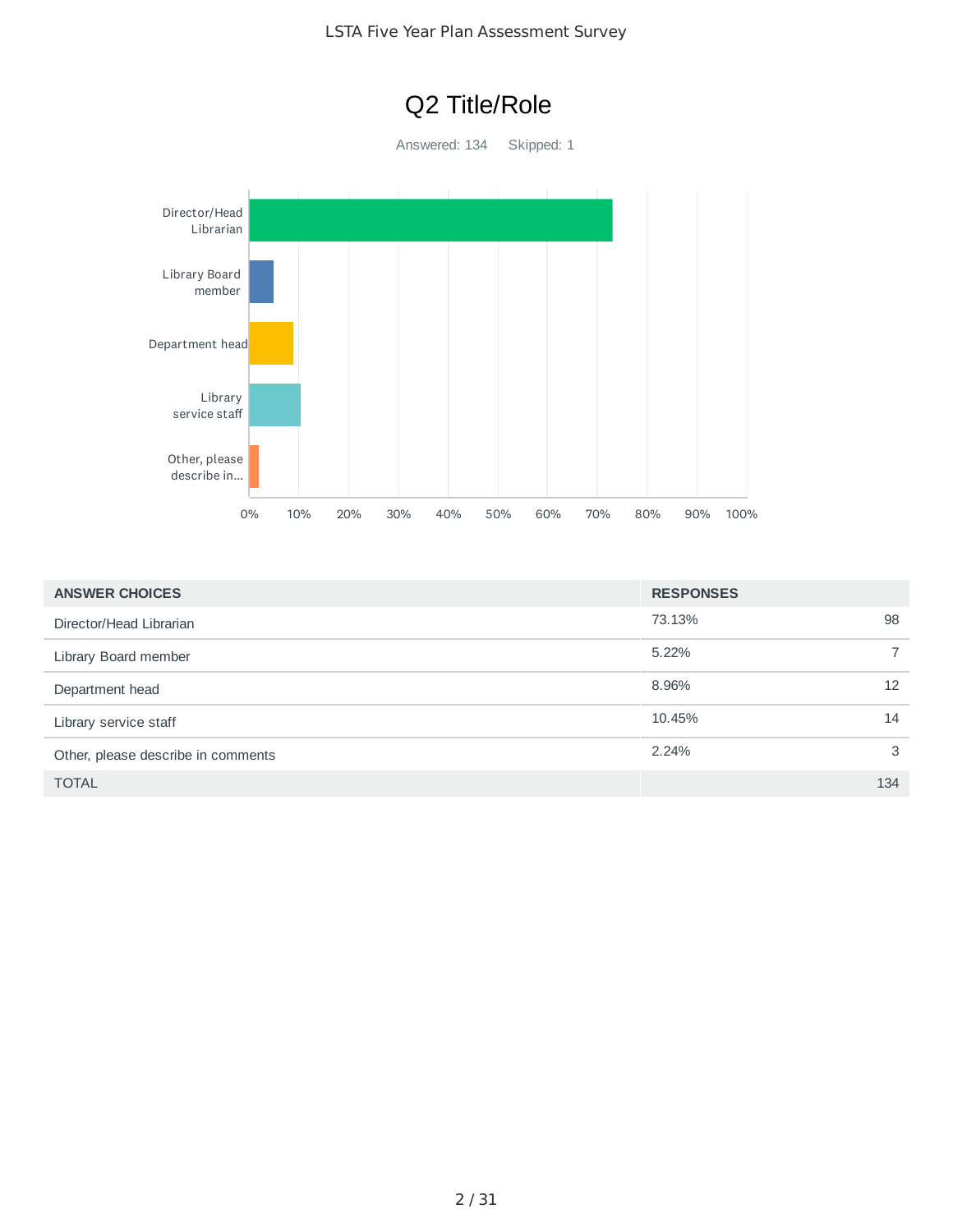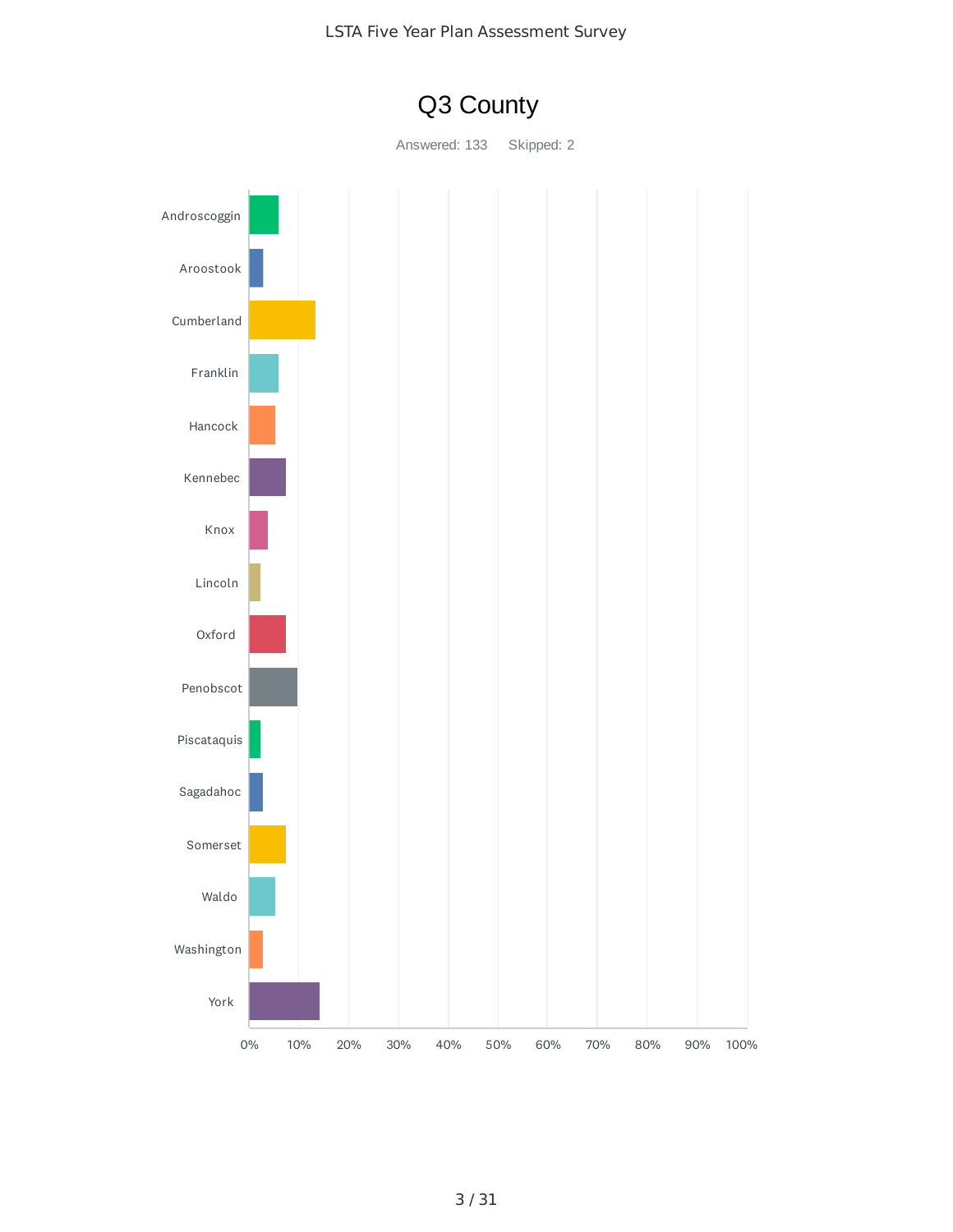| <b>ANSWER CHOICES</b> | <b>RESPONSES</b> |                           |
|-----------------------|------------------|---------------------------|
| Androscoggin          | 6.02%            | $\, 8$                    |
| Aroostook             | 3.01%            | $\sqrt{4}$                |
| Cumberland            | 13.53%           | 18                        |
| Franklin              | 6.02%            | 8                         |
| Hancock               | 5.26%            | $\overline{7}$            |
| Kennebec              | 7.52%            | 10                        |
| Knox                  | 3.76%            | $\mathbf 5$               |
| Lincoln               | 2.26%            | $\ensuremath{\mathsf{3}}$ |
| Oxford                | 7.52%            | 10                        |
| Penobscot             | 9.77%            | 13                        |
| Piscataquis           | 2.26%            | $\mathsf 3$               |
| Sagadahoc             | 3.01%            | $\overline{4}$            |
| Somerset              | 7.52%            | 10                        |
| Waldo                 | 5.26%            | $\overline{7}$            |
| Washington            | 3.01%            | $\overline{4}$            |
| York                  | 14.29%           | 19                        |
| <b>TOTAL</b>          |                  | 133                       |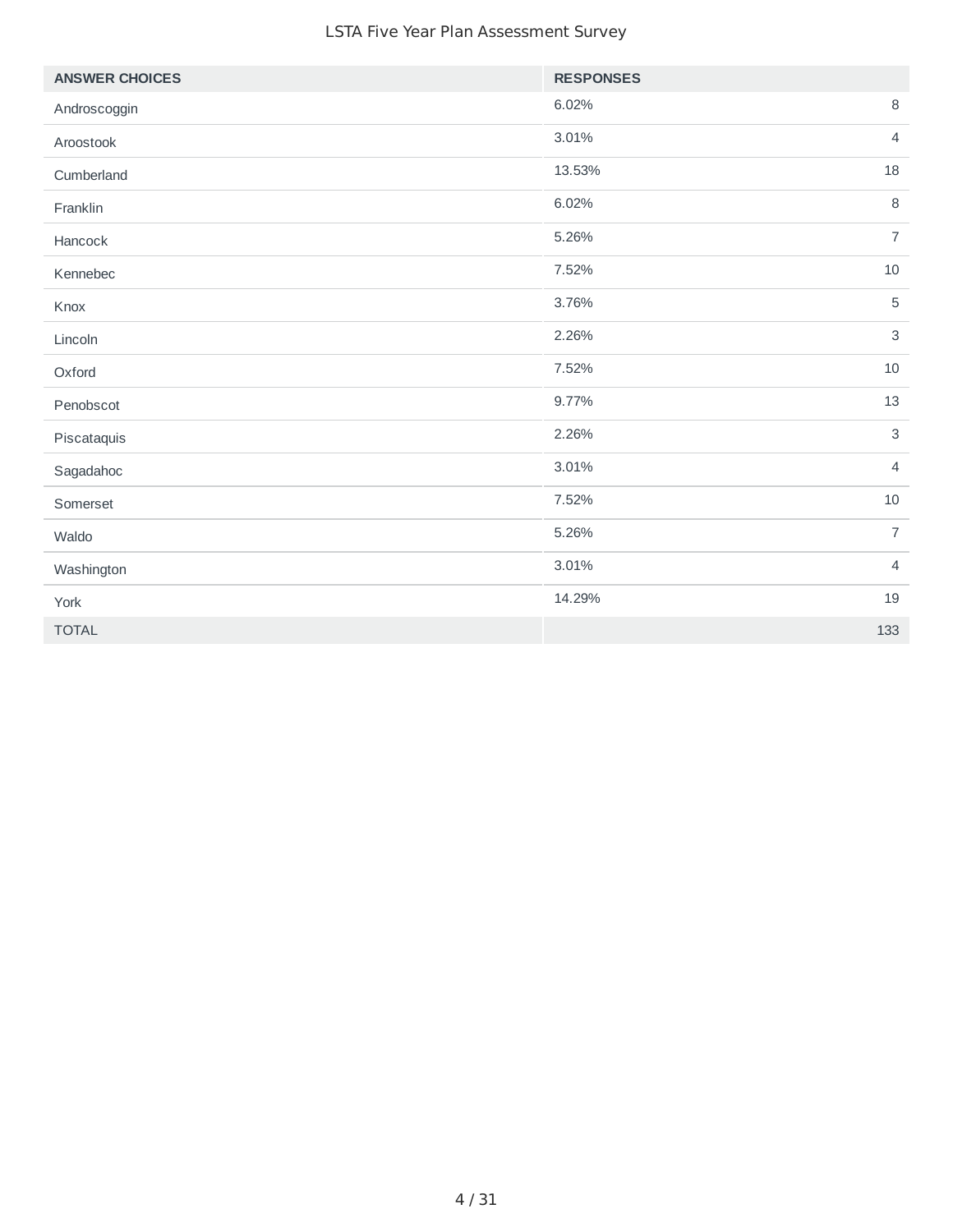#### Q4 Goal 1: Expand library resource sharing and services for all Maine residents.



| <b>ANSWER CHOICES</b>                                                                  | <b>RESPONSES</b> |          |
|----------------------------------------------------------------------------------------|------------------|----------|
| Yes, this is a important goal for the plan                                             | 97.78%           | 132      |
| No, this is not an important goal                                                      | $0.00\%$         | $\Omega$ |
| This goal should be re-worded, see my comments                                         | 1.48%            | 2        |
| The goal should be discarded and replaced with another statewide goal, see my comments | 0.74%            |          |
| <b>TOTAL</b>                                                                           |                  | 135      |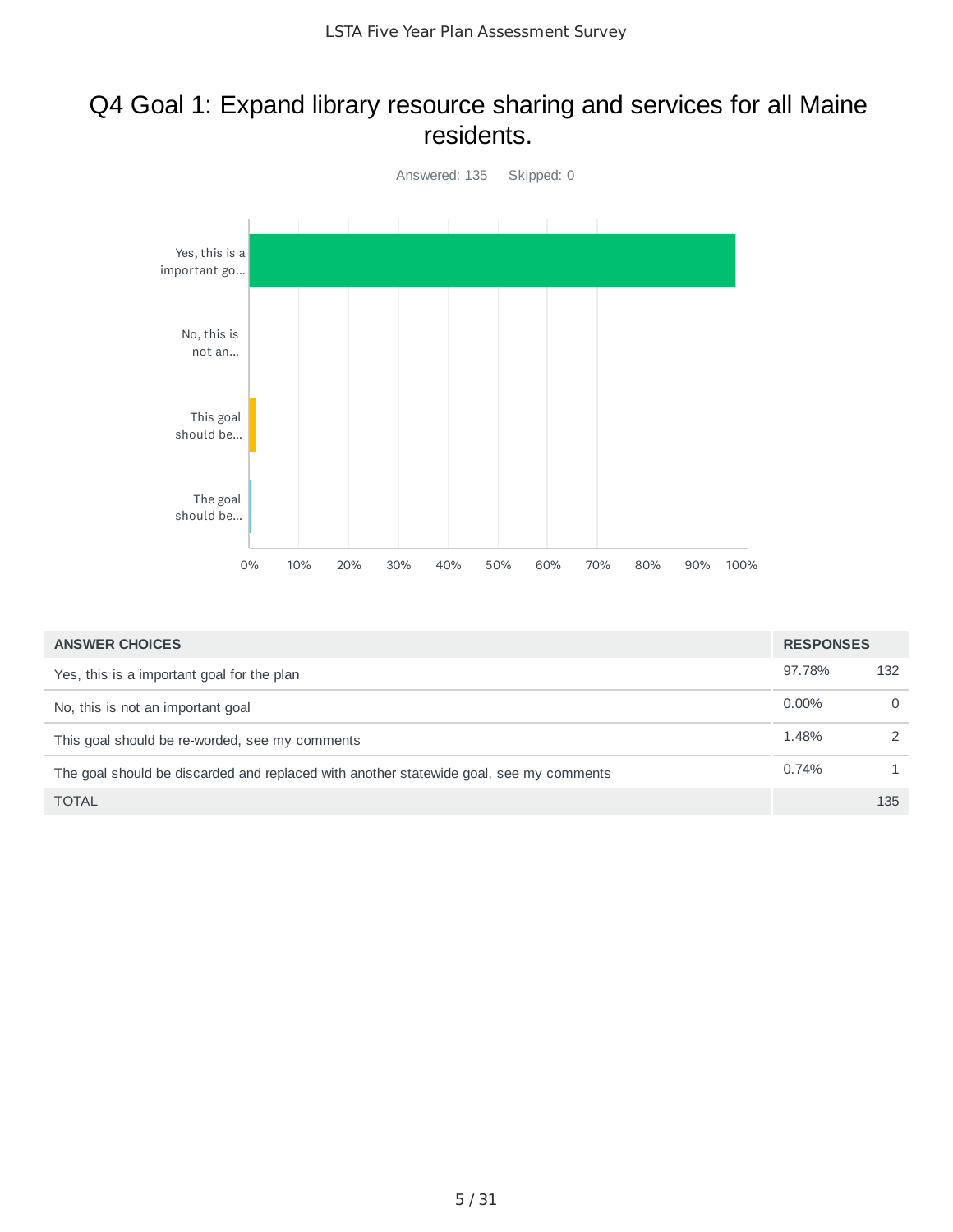### Q5 Goal 2: Improve the Maine library workforce via continuing education, professional development and leadership opportunities



| <b>ANSWER CHOICES</b>                                                                  | <b>RESPONSES</b> |               |
|----------------------------------------------------------------------------------------|------------------|---------------|
| Yes, this is a important goal for the plan                                             | 92.54%           | 124           |
| No, this is not an important goal for the plan                                         | 1.49%            | $\mathcal{L}$ |
| This goal should be re-worded, see my comments                                         | 5.97%            | 8             |
| The goal should be discarded and replaced with another statewide goal, see my comments | $0.00\%$         | $\Omega$      |
| <b>TOTAL</b>                                                                           |                  | 134           |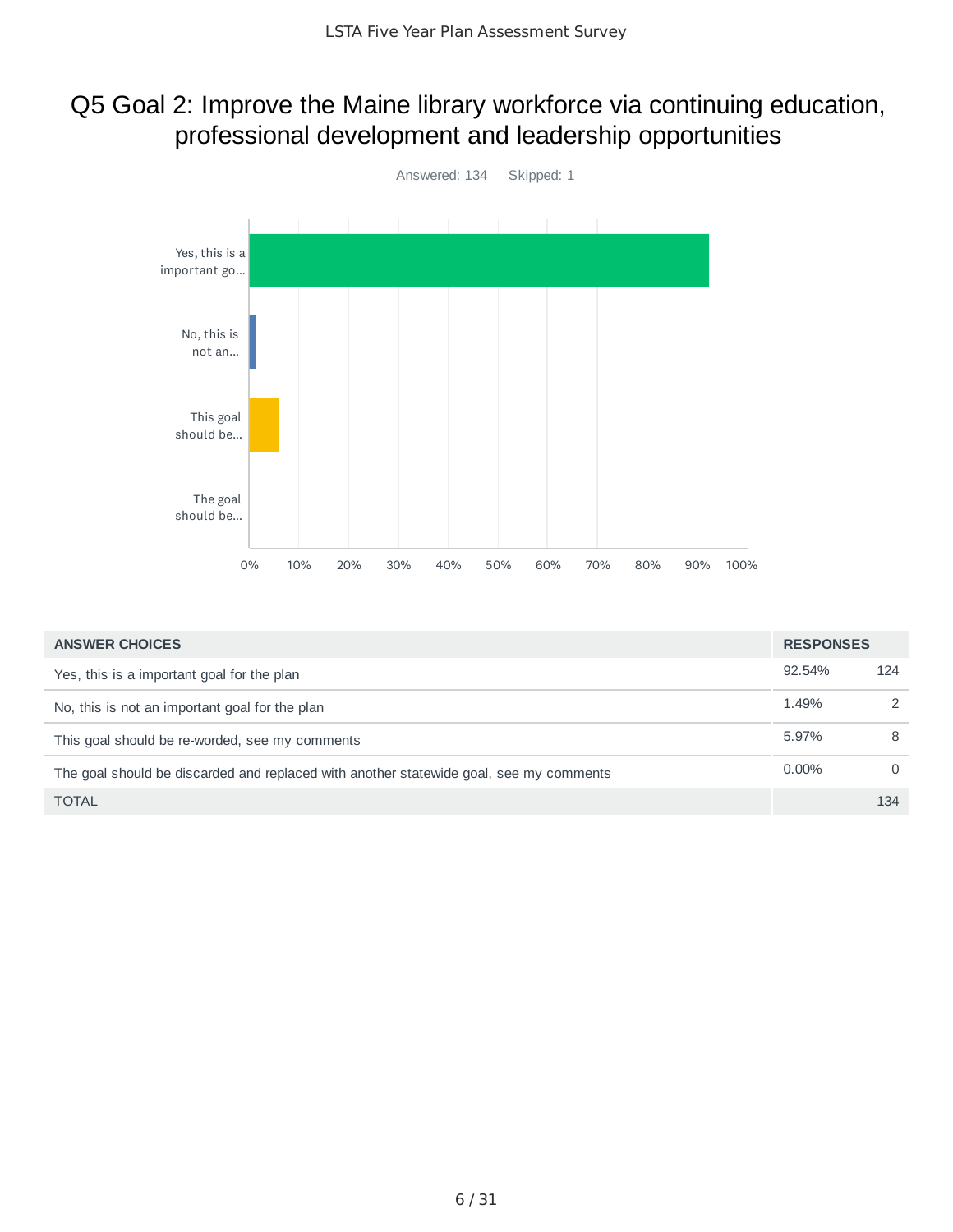#### Q6 Goal 3: Provide and improve library services to individuals with disabilities; and to Maine residents, including children, living in underserved and rural areas.



| <b>ANSWER CHOICES</b>                                                                  | <b>RESPONSES</b> |               |
|----------------------------------------------------------------------------------------|------------------|---------------|
| Yes, this is a important goal for the plan                                             | 91.85%           | 124           |
| No, this is not an important goal for the plan                                         | 1.48%            | $\mathcal{P}$ |
| This goal should be re-worded, see my comments                                         | 4.44%            | 6             |
| The goal should be discarded and replaced with another statewide goal, see my comments | 2.22%            | 3             |
| <b>TOTAL</b>                                                                           |                  | 135           |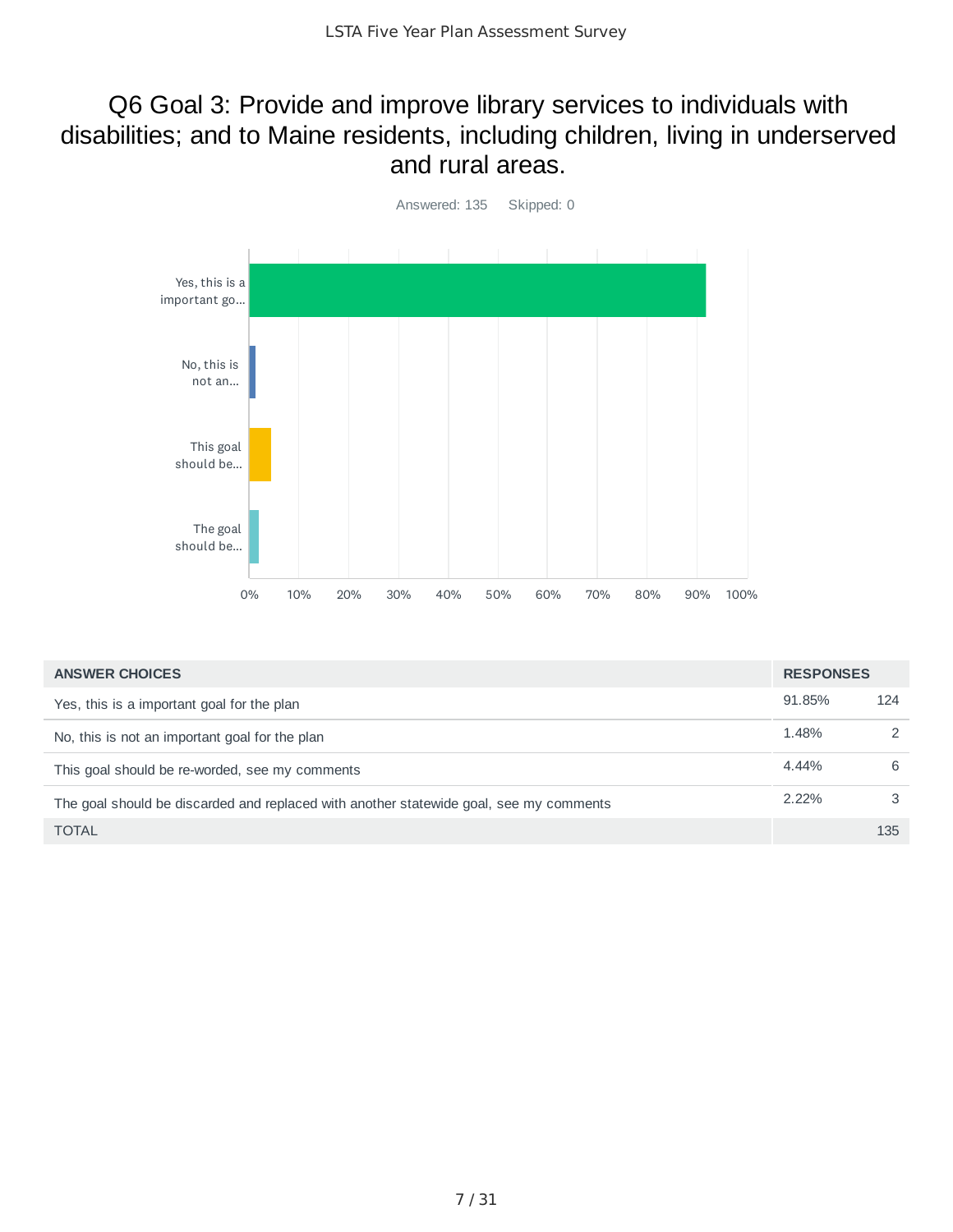#### Q7 Goal 4: Expand and enhance life‐long learning opportunities Maine residents



| <b>ANSWER CHOICES</b>                                                                  | <b>RESPONSES</b> |          |
|----------------------------------------------------------------------------------------|------------------|----------|
| Yes, this is a important goal for the plan                                             | 91.79%           | 123      |
| No, this is not an important goal for the plan                                         | 2.99%            | 4        |
| This goal should be re-worded, see my comments                                         | 5.22%            |          |
| The goal should be discarded and replaced with another statewide goal, see my comments | $0.00\%$         | $\Omega$ |
| <b>TOTAL</b>                                                                           |                  | 134      |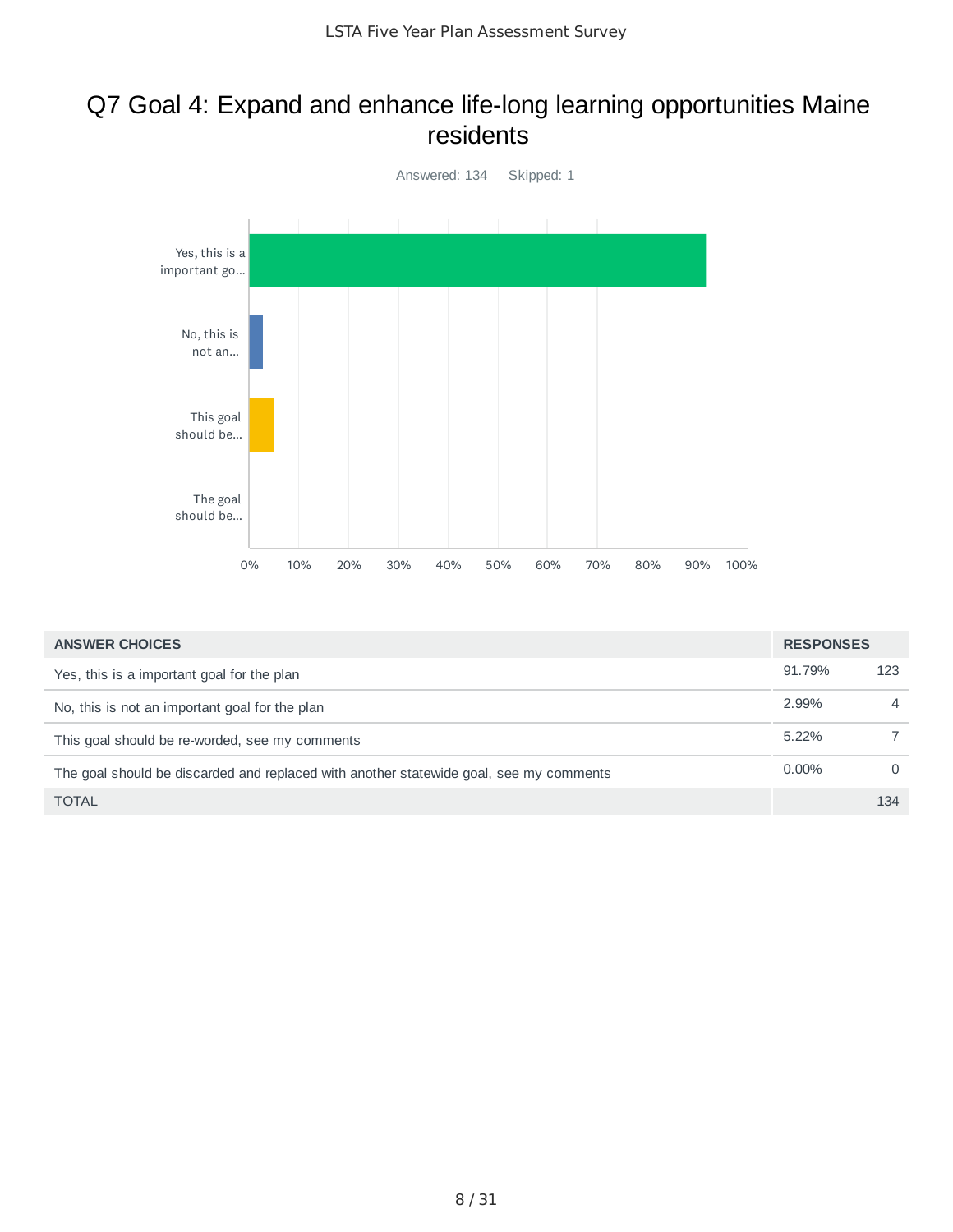Q8 Currently the ARRCs provide facilitated Interlibrary Loan (ILL) services for 76% of public libraries and any school districts that may use ILL. The ARRCs provide all OCLC services to obtain library materials not found in the state. Note: Maine InfoNet's ARPA project will lessen the volume of ARRC requests but not not eliminate the need in this five year plan.



| <b>ANSWER CHOICES</b>                                                                                           | <b>RESPONSES</b> |     |
|-----------------------------------------------------------------------------------------------------------------|------------------|-----|
| ILL ARRC services should be continued as part of the new five year plan.                                        | 82.09%           | 110 |
| ILL ARRC services are no longer needed for this new five year plan. Please add comments                         | $0.00\%$         | 0   |
| ILL ARRC services should be continued but modified and updated for the new five year plan. Please add comments. | 5.22%            |     |
| This service has no impact on my library.                                                                       | 12.69%           | 17  |
| <b>TOTAL</b>                                                                                                    |                  | 134 |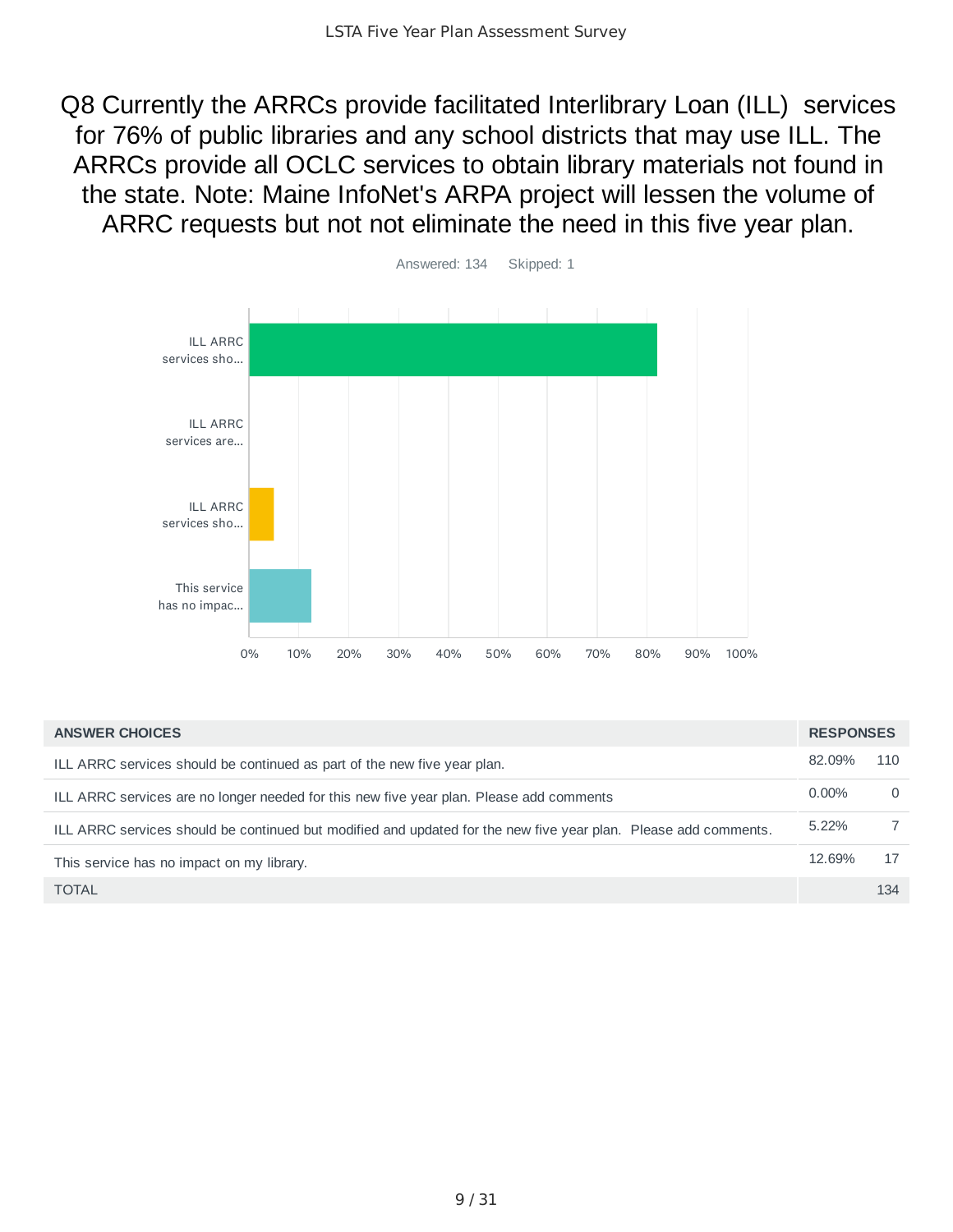### Q9 Currently the ARRC model includes references services to libraries and/or patrons in their geographic locations.



| <b>ANSWER CHOICES</b>                                                                                                    | <b>RESPONSES</b> |                |
|--------------------------------------------------------------------------------------------------------------------------|------------------|----------------|
| ARRC reference services should be continued as part of the new five year plan.                                           | 71.43%           | 95             |
| ARRC reference services are no longer needed for this new five year plan. Please add comments                            | 4.51%            | 6              |
| ARRC reference services should be continued but modified and updated for the new five year plan. Please add<br>comments. | 3.01%            | $\overline{4}$ |
| This service has no impact on my library.                                                                                | 21.05%           | 28             |
| <b>TOTAL</b>                                                                                                             |                  | 133            |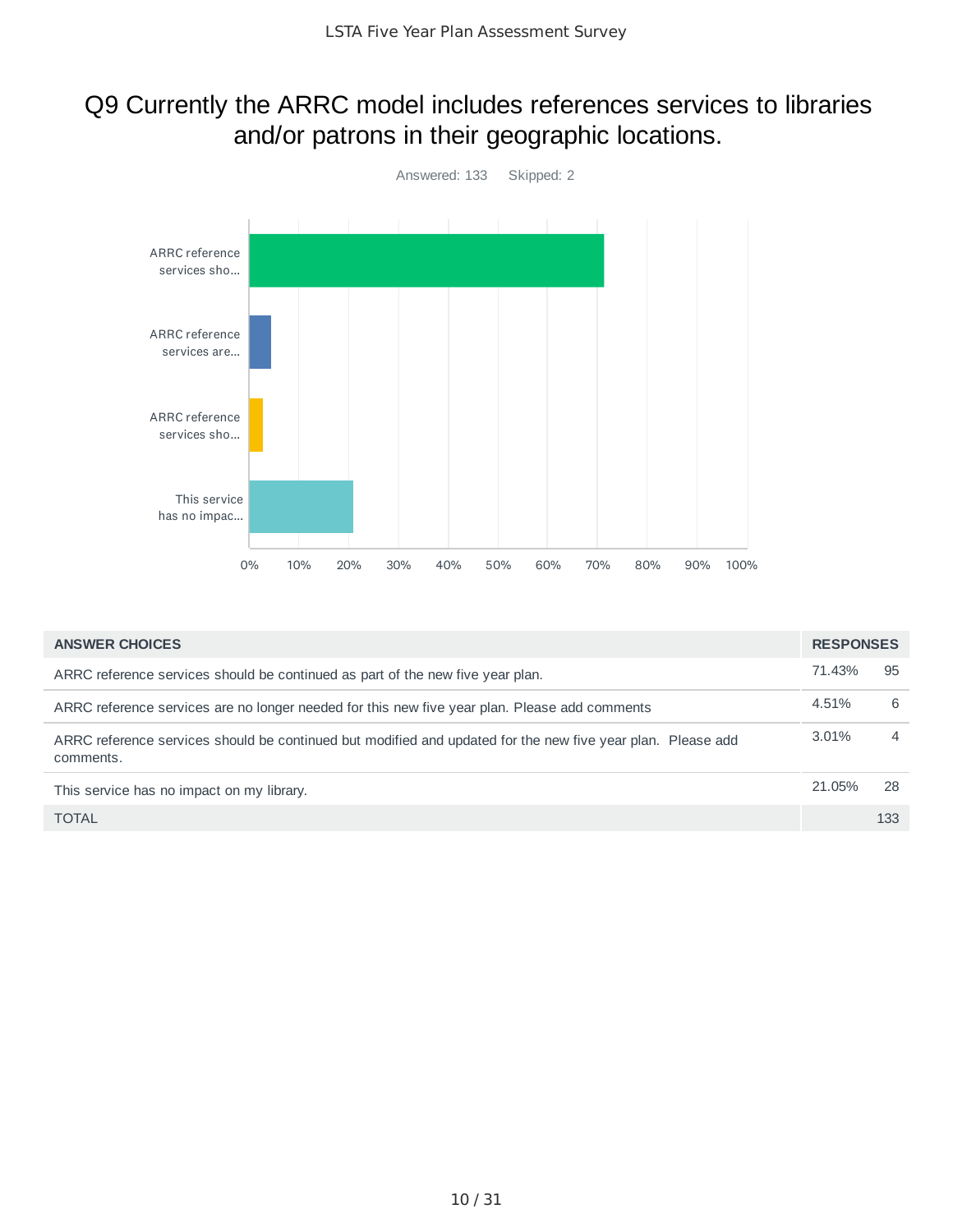Q10 Currently the ARRCs provide free library cards to patrons in their geographic locations or statewide. Please weigh in on the value of a free card. Note: MSL and Bangor offer free cards statewide. Portland offers free cards for residents of Cumberland and York counties.



| <b>ANSWER CHOICES</b>                                                                                                     | <b>RESPONSES</b> |                |
|---------------------------------------------------------------------------------------------------------------------------|------------------|----------------|
| ARRC free cards should be continued as part of the new five year plan.                                                    | 75.76%           | 100            |
| ARRC free cards services are no longer needed for this new five year plan. Please add comments                            | $2.27\%$         | 3              |
| ARRC free cards services should be continued but modified and updated for the new five year plan. Please add<br>comments. | 3.03%            | $\overline{4}$ |
| ARRC free cards has no impact on my library and my patrons                                                                | 18.94%           | 25             |
| <b>TOTAL</b>                                                                                                              |                  | 132            |

11 / 31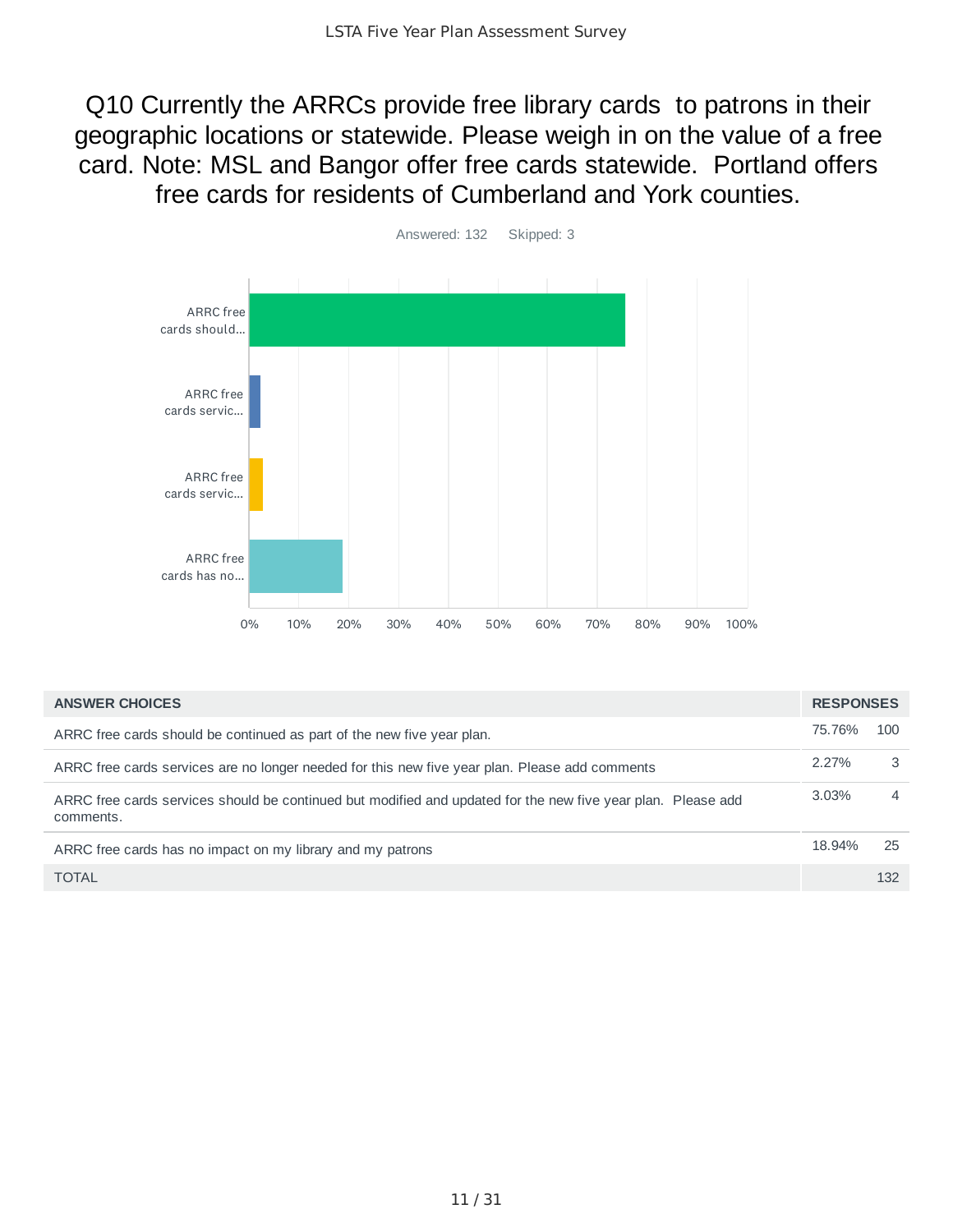Q11 As a statewide ARRC service, the Maine State Library goes out to bid, contracts, and manages delivery services with the selected vendor for all eligible and participating public, school, academic and special libraries. MSL subsidizes one free day of delivery service for public libraries with state funds and purchases totes, bags and subsidizes additional rural costs charged for some very rural libraries.



| <b>ANSWER CHOICES</b>                                                                                                          | <b>RESPONSES</b> |               |
|--------------------------------------------------------------------------------------------------------------------------------|------------------|---------------|
| MSL managed delivery services should be continued as part of the new five year plan.                                           | 88.81%           | 119           |
| MSL managed delivery services are no longer needed for this new five year plan. Please add comments                            | $0.00\%$         | $\Omega$      |
| MSL managed delivery services should be continued but modified and updated for the new five year plan. Please add<br>comments. | 1.49%            | $\mathcal{P}$ |
| MSL managed delivery services has no impact on my library and my patrons                                                       | 9.70%            | 13            |
| <b>TOTAL</b>                                                                                                                   |                  | 134           |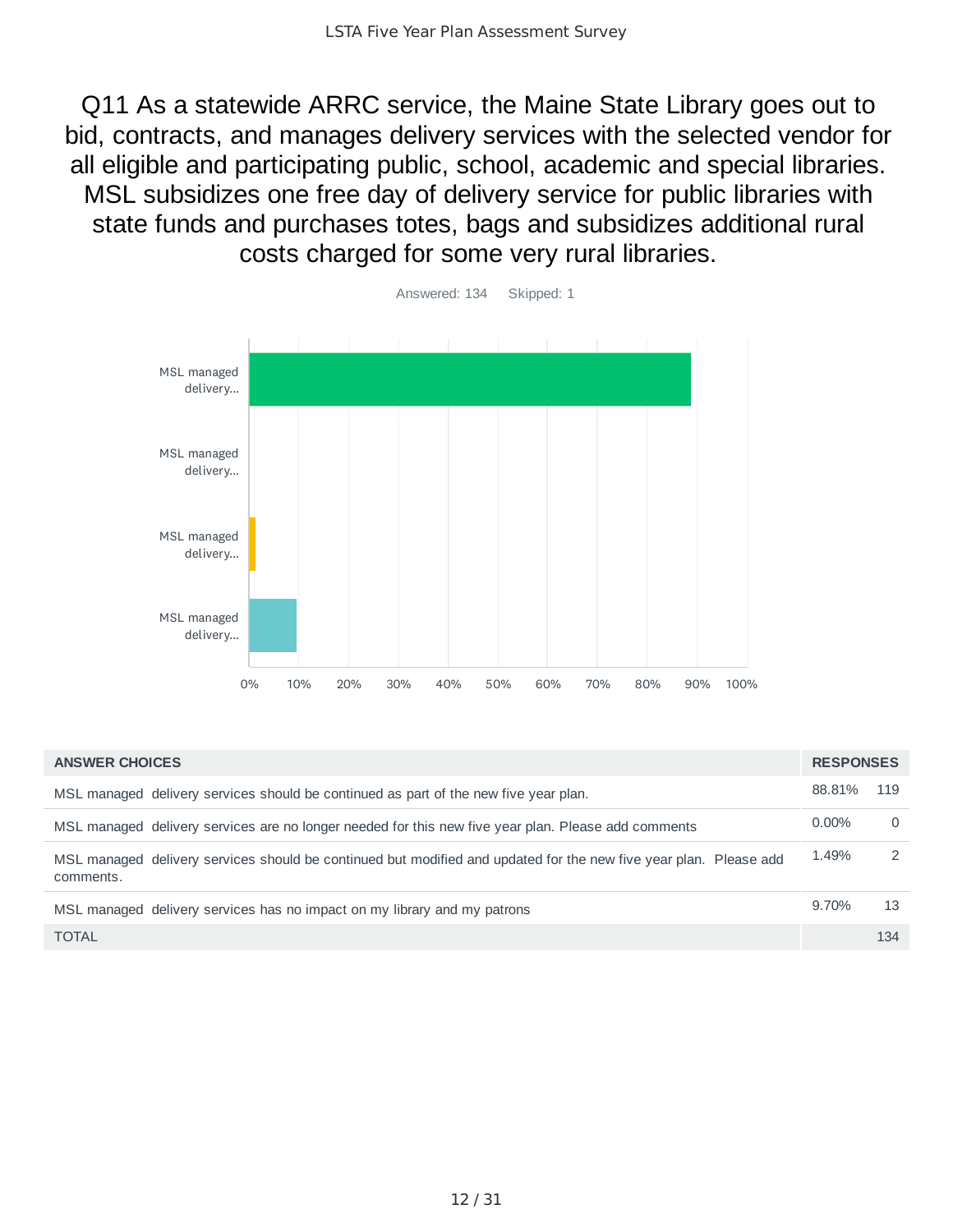### Q12 Please weigh in on the value of the services offered by Maine InfoNet for the Digital Maine Library



| <b>ANSWER CHOICES</b>                                                                                                                                                                     | <b>RESPONSES</b> |                |
|-------------------------------------------------------------------------------------------------------------------------------------------------------------------------------------------|------------------|----------------|
| Maine InfoNet management of the Digital Maine Library authentication and vendor services should be continued as part<br>of the new five year plan.                                        | 90.23%           | 120            |
| Maine InfoNet management of the Digital Maine Library authentication and vendor services are no longer needed for<br>this new five year plan. Please add comments                         | 1.50%            | 2              |
| Maine InfoNet management of the Digital Maine Library authentication and vendor services should be continued but<br>modified and updated for the new five year plan. Please add comments. | 5.26%            | $\overline{7}$ |
| Maine InfoNet management of the Digital Maine Library authentication and vendor services has no impact on my library<br>and my patrons                                                    | 3.01%            | $\overline{4}$ |
| <b>TOTAL</b>                                                                                                                                                                              |                  | 133            |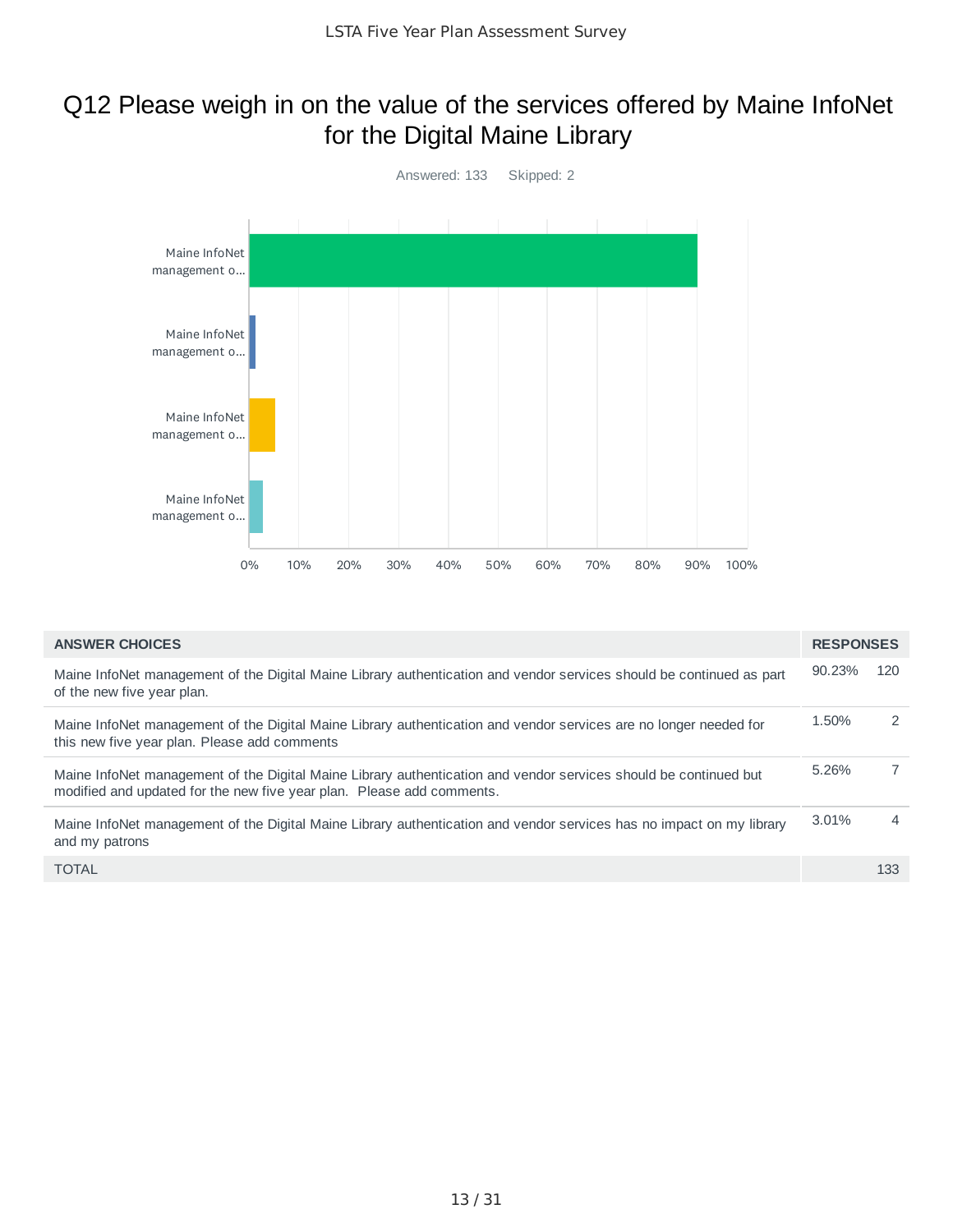### Q13 Please weigh in on the value of the services offered by Maine InfoNet for the URSUS, Minerva, MILS and other ILS and MaineCat management and support.



| <b>ANSWER CHOICES</b>                                                                                                                                                                    | <b>RESPONSES</b> |     |
|------------------------------------------------------------------------------------------------------------------------------------------------------------------------------------------|------------------|-----|
| Maine InfoNet management and support of URSUS, Minerva, MILS and other ILS and MaineCat should be continued as<br>part of the new five year plan.                                        | 88.06%           | 118 |
| Maine InfoNet management and support of URSUS, Minerva, MILS and other ILS and MaineCat no longer needed for<br>this new five year plan. Please add comments                             | 1.49%            | 2   |
| Maine InfoNet management and support of URSUS, Minerva, MILS and other ILS and MaineCat should be continued<br>but modified and updated for the new five year plan. Please add comments. | 3.73%            | 5   |
| Maine InfoNet management and support of URSUS, Minerva, MILS and other ILS and MaineCat has no impact on my<br>library and my patrons                                                    | 6.72%            | 9   |
| <b>TOTAL</b>                                                                                                                                                                             |                  | 134 |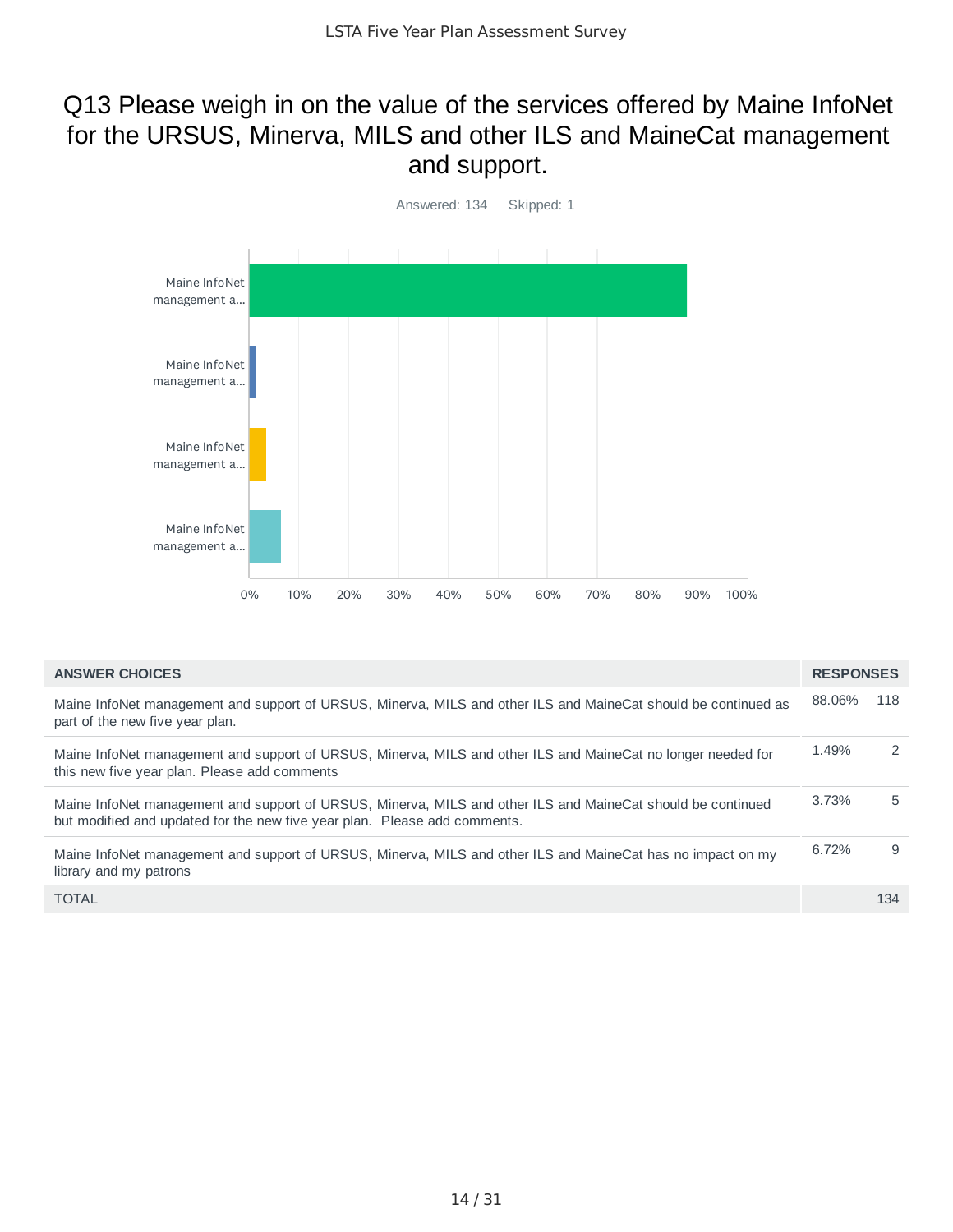### Q14 Please weigh in on the value of the services offered by Maine InfoNet for the Download Library.

![](_page_14_Figure_2.jpeg)

| <b>ANSWER CHOICES</b>                                                                                                                                         | <b>RESPONSES</b> |     |
|---------------------------------------------------------------------------------------------------------------------------------------------------------------|------------------|-----|
| Maine InfoNet management and support of the Download Library should be continued as part of the new five year plan.                                           | 84.85%           | 112 |
| Maine InfoNet management and support of the Download Library is no longer needed for this new five year plan. Please<br>add comments                          | 1.52%            | 2   |
| Maine InfoNet management and support of the Download Library should be continued but modified and updated for the<br>new five year plan. Please add comments. | 6.06%            | 8   |
| Maine InfoNet management and support of the Download Library has no impact on my library and my patrons                                                       | 7.58%            | 10  |
| <b>TOTAL</b>                                                                                                                                                  |                  | 132 |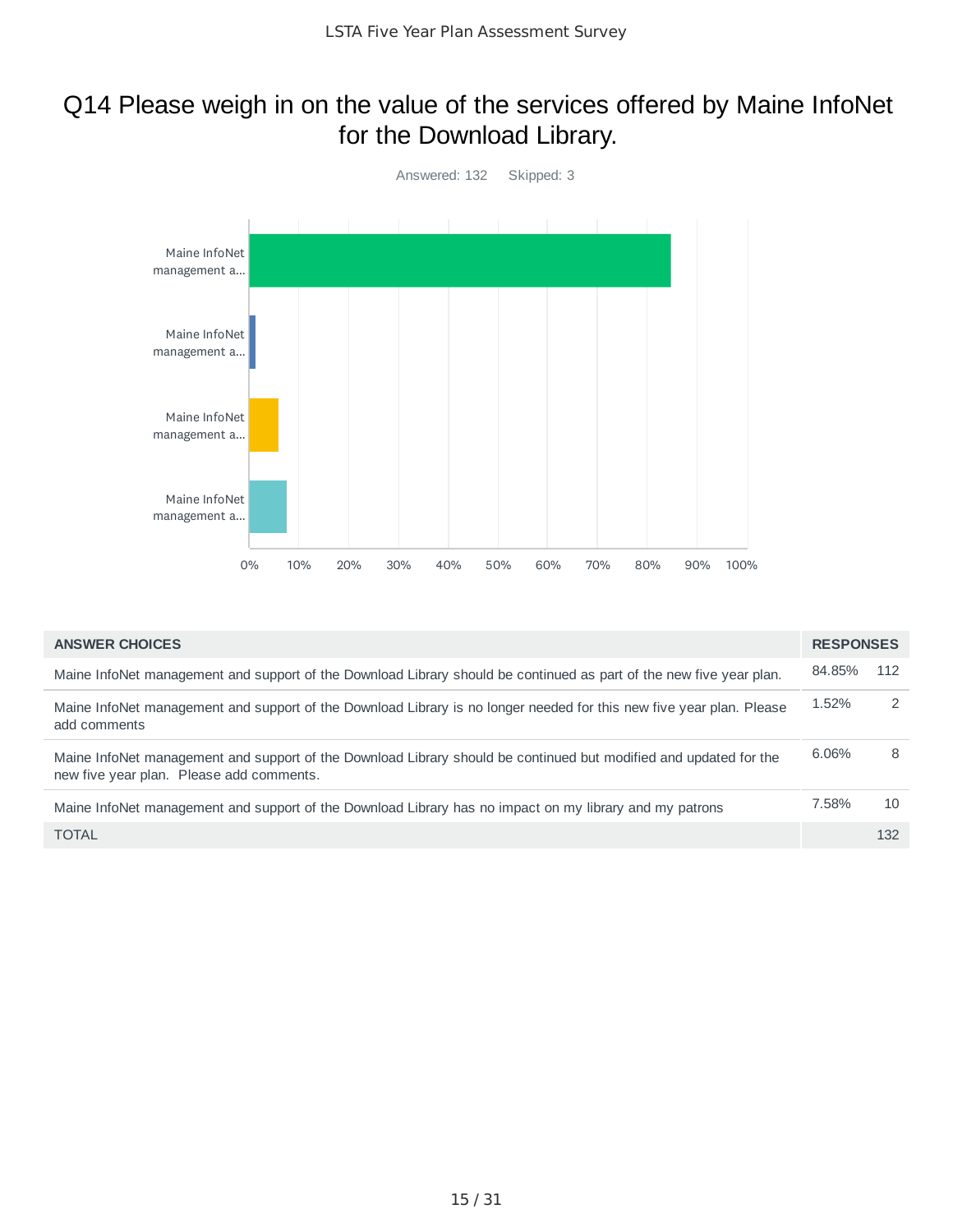#### Q15 Please weigh in on the value of the services offered by MSL's partnership with NetworkMaine and MSLN for Internet, e-rate and Zoom Pro licenses.

![](_page_15_Figure_2.jpeg)

| <b>ANSWER CHOICES</b>                                                                                                                                                                    | <b>RESPONSES</b> |          |
|------------------------------------------------------------------------------------------------------------------------------------------------------------------------------------------|------------------|----------|
| MSL's partnership with NetworkMaine and MSLN for Internet, e-rate and Zoom Pro licenses should be continued as part<br>of the new five year plan.                                        | 90.15%           | 119      |
| MSL's partnership with NetworkMaine and MSLN for Internet, e-rate and Zoom Pro licenses is no longer needed for this<br>new five year plan. Please add comments                          | $0.00\%$         | $\Omega$ |
| MSL's partnership with NetworkMaine and MSLN for Internet, e-rate and Zoom Pro licenses should be continued but<br>modified and updated for the new five year plan. Please add comments. | 2.27%            | 3        |
| MSL's partnership with NetworkMaine and MSLN for Internet, e-rate and Zoom Pro licenses has no impact on my library<br>and my patrons                                                    | 7.58%            | 10       |
| <b>TOTAL</b>                                                                                                                                                                             |                  | 132      |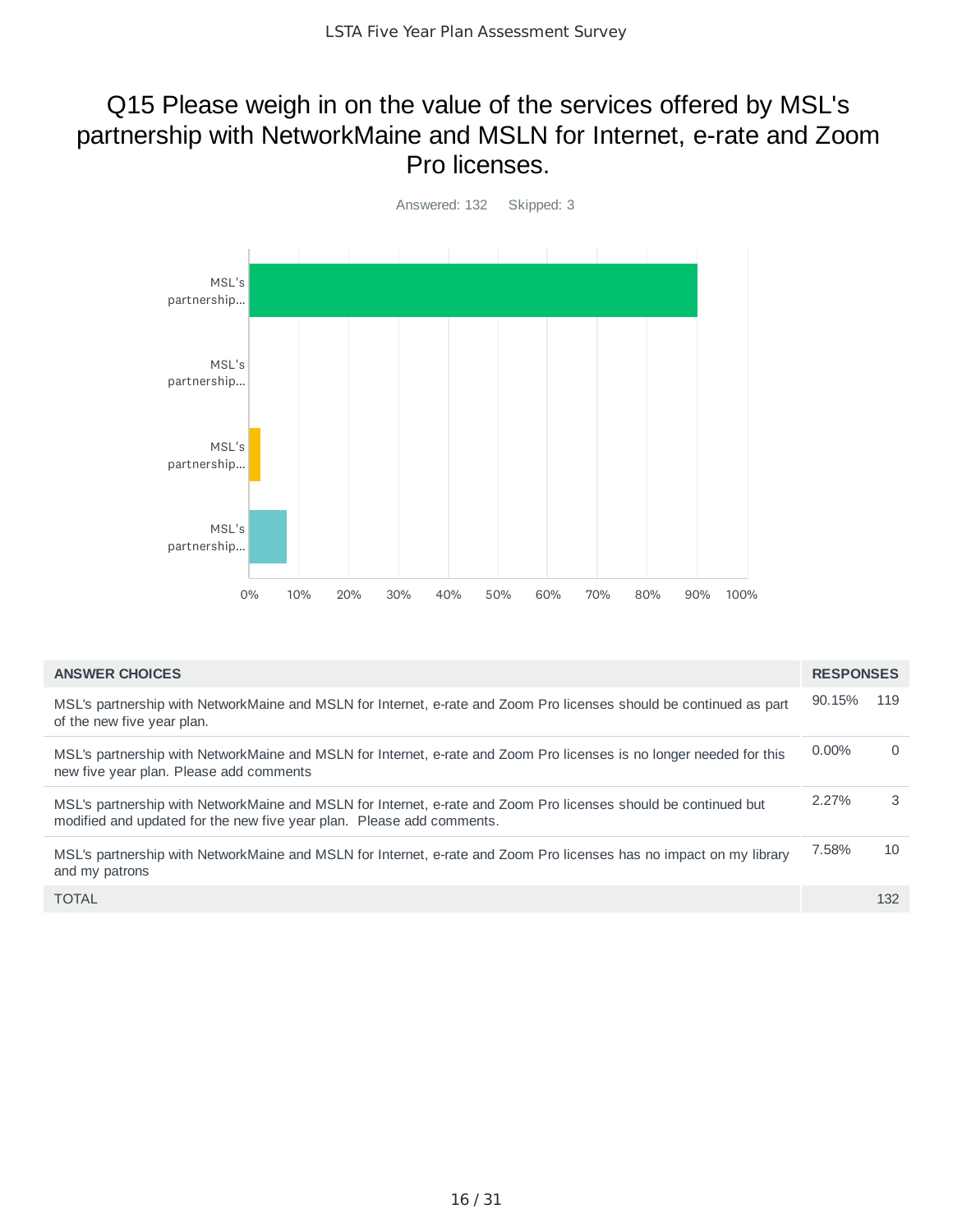### Q16 What is your preferred mode of learning. Check all that apply

![](_page_16_Figure_2.jpeg)

| <b>ANSWER CHOICES</b>                                                               | <b>RESPONSES</b> |    |
|-------------------------------------------------------------------------------------|------------------|----|
| Virtual/Online                                                                      | 67.41%           | 91 |
| in person learning events/meetings                                                  | 56.30%           | 76 |
| Blended or hybrid options                                                           | 48.15%           | 65 |
| Synchronous (real time with an instructor) or asynchronous (self paced on your own) | 31.11%           | 42 |
| Depends on the topic or opportunity                                                 | 50.37%           | 68 |
| I learn on my own, I am not interested in continuing education offerings from MSL   | $3.70\%$         | 5  |
| Total Respondents: 135                                                              |                  |    |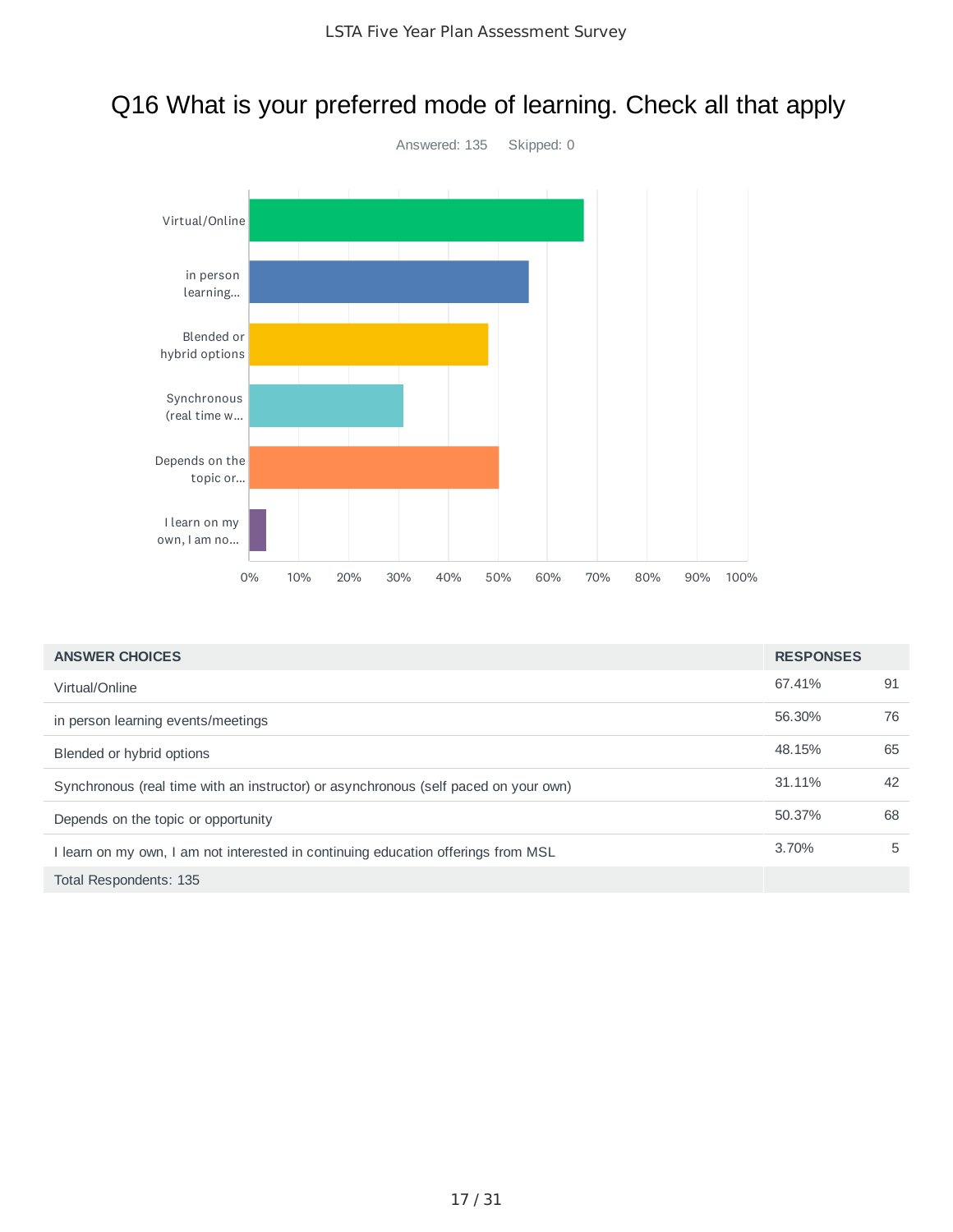### Q17 Listed below are yearly CE events as well as other CE opportunities. Check all that you think MSL should continue offering. Please add any comments or suggestions.

![](_page_17_Figure_2.jpeg)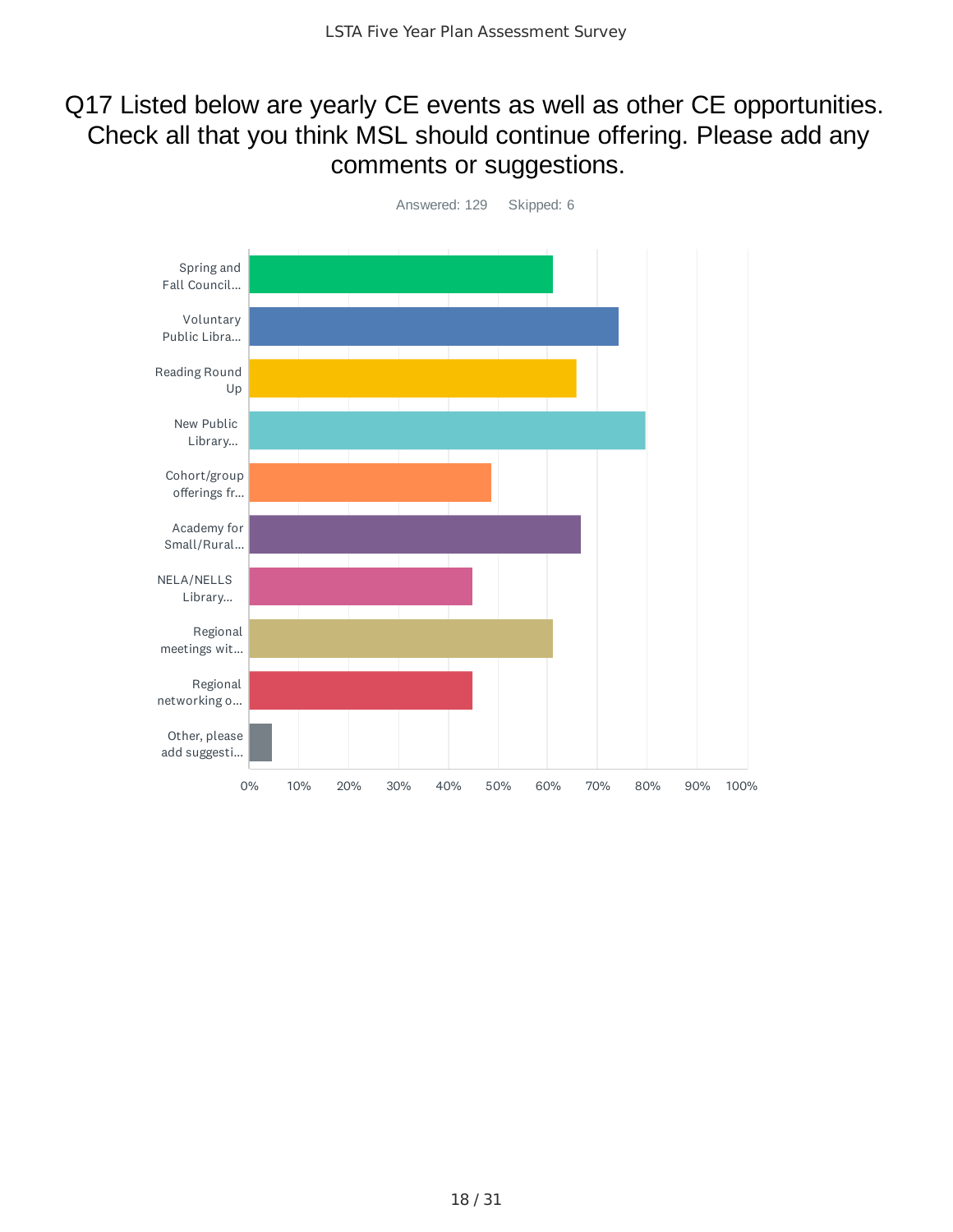| <b>ANSWER CHOICES</b>                                                                | <b>RESPONSES</b> |     |
|--------------------------------------------------------------------------------------|------------------|-----|
| Spring and Fall Council meetings with CE                                             | 61.24%           | 79  |
| Voluntary Public Library Certification Program                                       | 74.42%           | 96  |
| Reading Round Up                                                                     | 65.89%           | 85  |
| New Public Library Directors' Orientation                                            | 79.84%           | 103 |
| Cohort/group offerings from national providers like Library Journal, ALA, and others | 48.84%           | 63  |
| Academy for Small/Rural Public Library Directors                                     | 66.67%           | 86  |
| NELA/NELLS Library Leadership Program                                                | 44.96%           | 58  |
| Regional meetings with CE components                                                 | 61.24%           | 79  |
| Regional networking only meetings                                                    | 44.96%           | 58  |
| Other, please add suggestions or other information in the comments                   | 4.65%            | 6   |
| Total Respondents: 129                                                               |                  |     |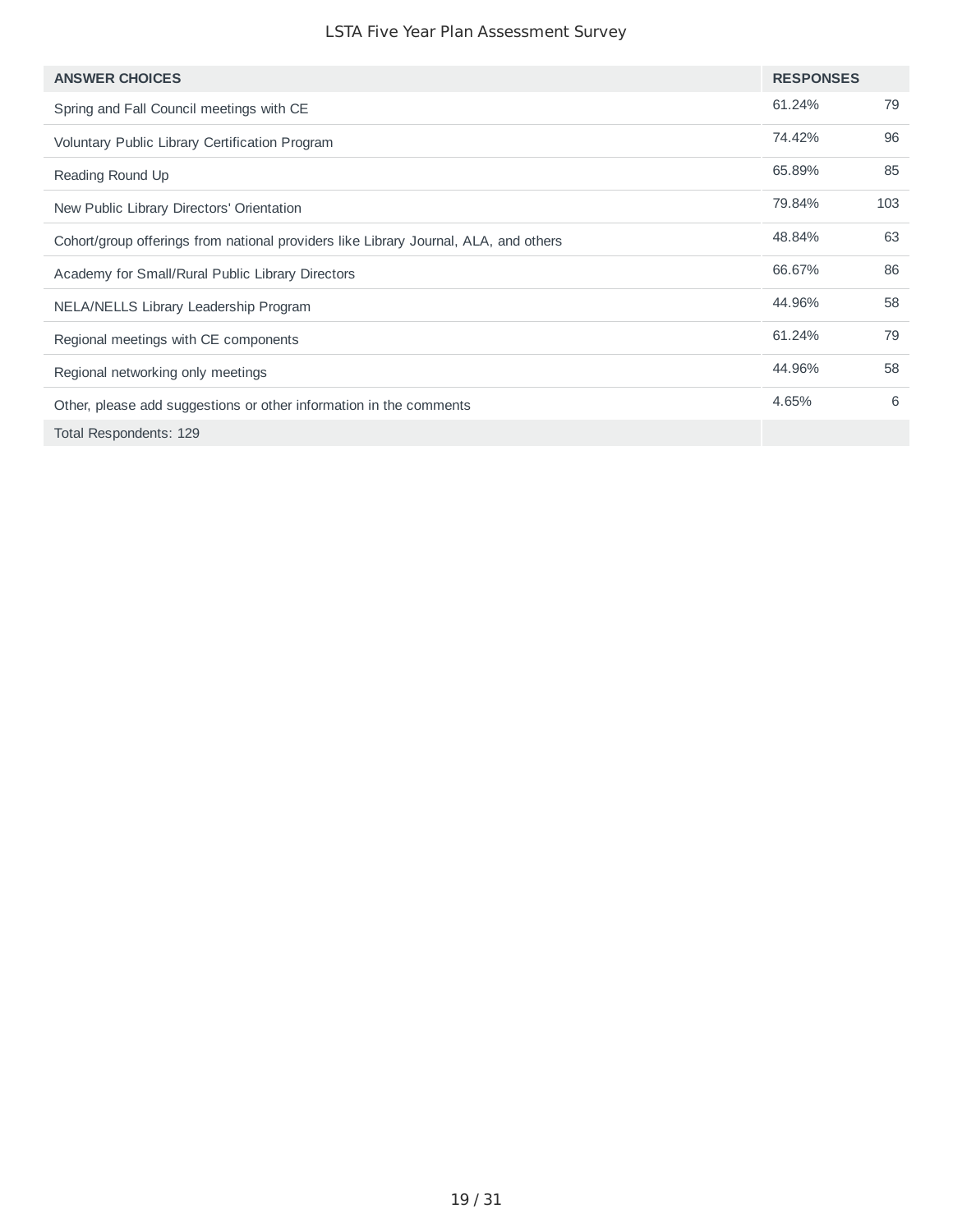![](_page_19_Figure_1.jpeg)

# Q18 Specialist and consulting services are

| <b>ANSWER CHOICES</b> | <b>RESPONSES</b>        |
|-----------------------|-------------------------|
| Extremely useful      | 43.18%<br>57            |
| Very useful           | 33.33%<br>44            |
| Somewhat useful       | 15.91%<br>21            |
| Not so useful         | 4.55%<br>6              |
| Not at all useful     | 3.03%<br>$\overline{4}$ |
| <b>TOTAL</b>          | 132                     |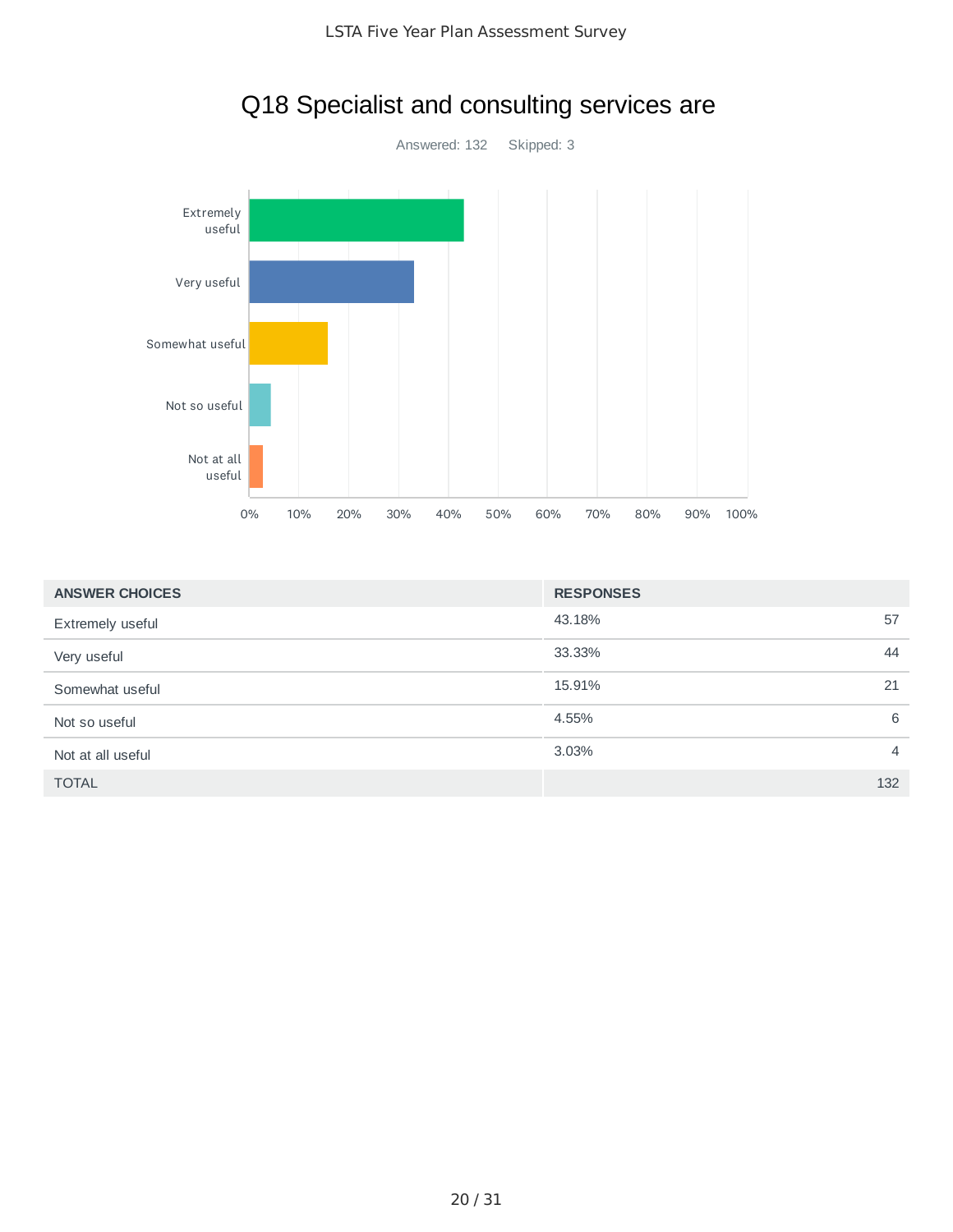![](_page_20_Figure_1.jpeg)

# Q19 Liaison services are

| <b>ANSWER CHOICES</b> | <b>RESPONSES</b> |                |
|-----------------------|------------------|----------------|
| Extremely useful      | 37.12%           | 49             |
| Very useful           | 31.06%           | 41             |
| Somewhat useful       | 20.45%           | 27             |
| Not so useful         | 8.33%            | 11             |
| Not at all useful     | 3.03%            | $\overline{4}$ |
| <b>TOTAL</b>          |                  | 132            |
|                       |                  |                |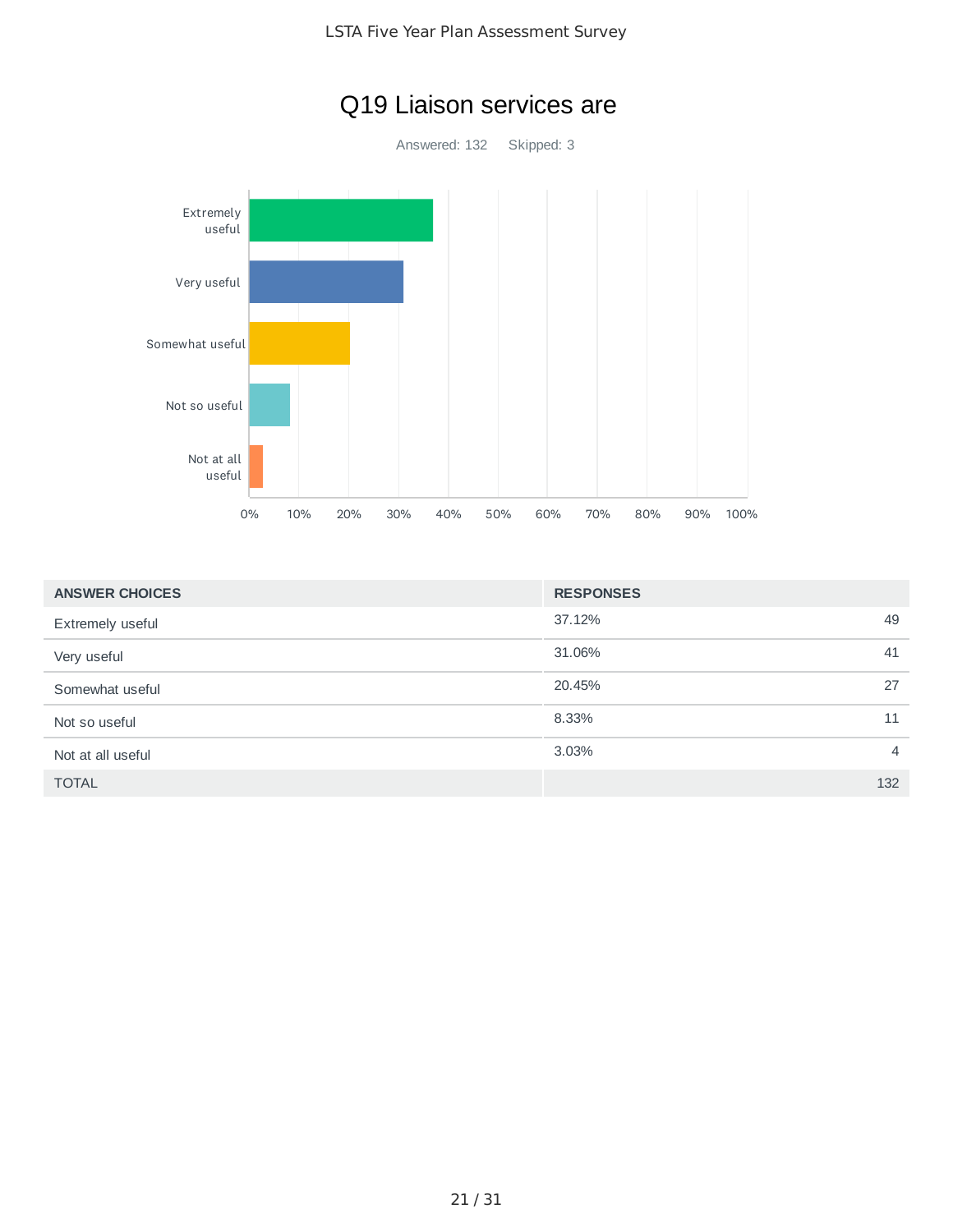### Q20 Provide information about Large Print books. Please check all that apply

![](_page_21_Figure_2.jpeg)

| <b>ANSWER CHOICES</b>                                                 | <b>RESPONSES</b> |    |
|-----------------------------------------------------------------------|------------------|----|
| My library currently receives Large Print books to circulate from MSL | 11.54%           | 15 |
| My library purchases Large Print books for our collection             | 73.85%           | 96 |
| My library uses ILL for Large print books                             | 48.46%           | 63 |
| Large print is in less demand over the last 5 years in my library     | 16.15%           | 21 |
| My library has no Large Print in our collection                       | 10.77%           | 14 |
| Total Respondents: 130                                                |                  |    |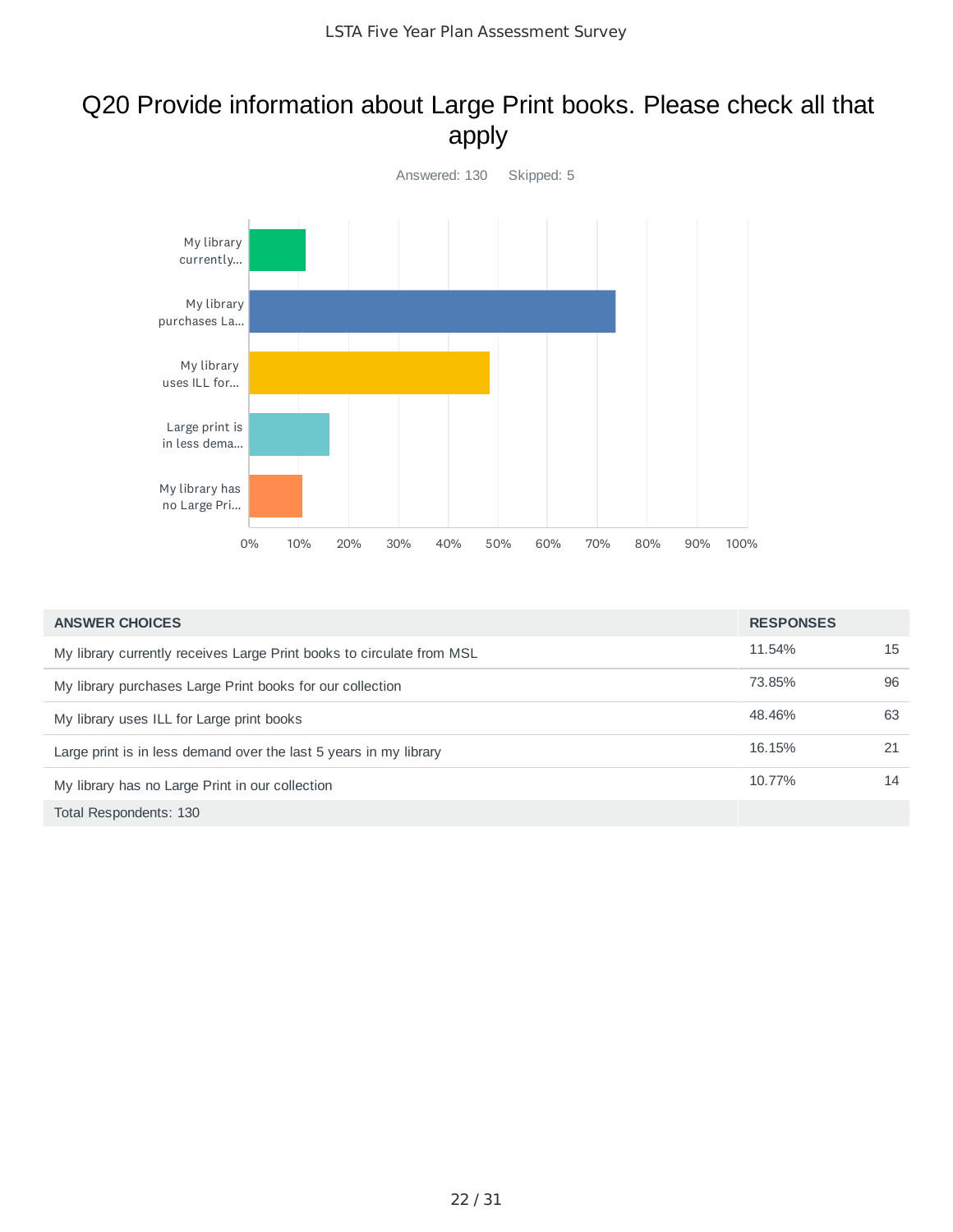Q21 Would your library be interested in participating in a possible new program that would pay library card fees for current Books by Mail patrons living in a 10 miles radius of your library? No commitment, please just indicate interest.

![](_page_22_Figure_2.jpeg)

| <b>ANSWER CHOICES</b>               | <b>RESPONSES</b> |     |
|-------------------------------------|------------------|-----|
| Yes                                 | 32.58%           | 43  |
| <b>No</b>                           | 27.27%           | 36  |
| Maybe, I will need more information | 40.15%           | 53  |
| <b>TOTAL</b>                        |                  | 132 |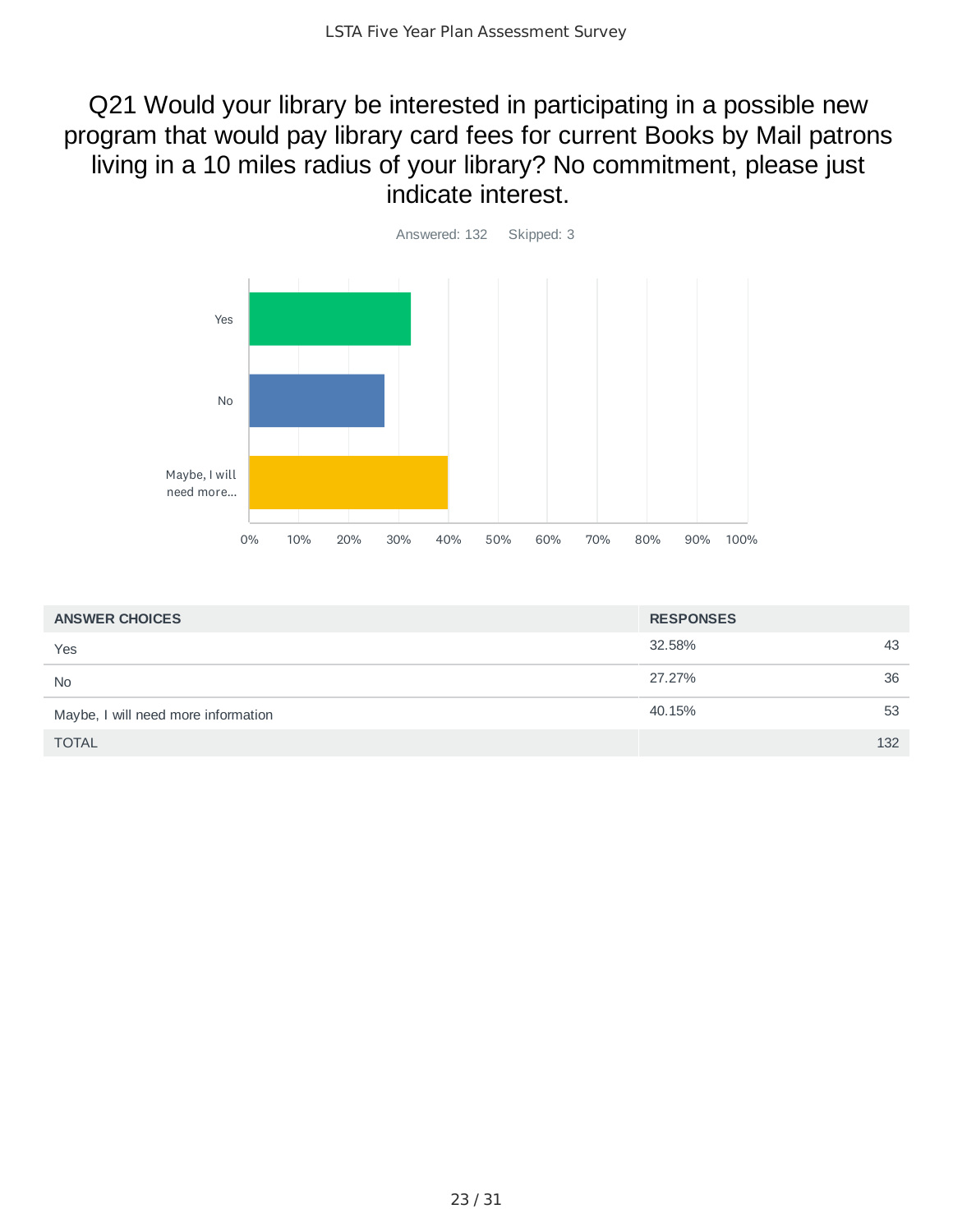# Q22 Does your library offer services to homebound patrons?

![](_page_23_Figure_2.jpeg)

| <b>ANSWER CHOICES</b>       | <b>RESPONSES</b> |     |
|-----------------------------|------------------|-----|
| Yes                         | 48.87%           | 65  |
| <b>No</b>                   | 20.30%           | 27  |
| Under limited circumstances | 30.83%           | 41  |
| <b>TOTAL</b>                |                  | 133 |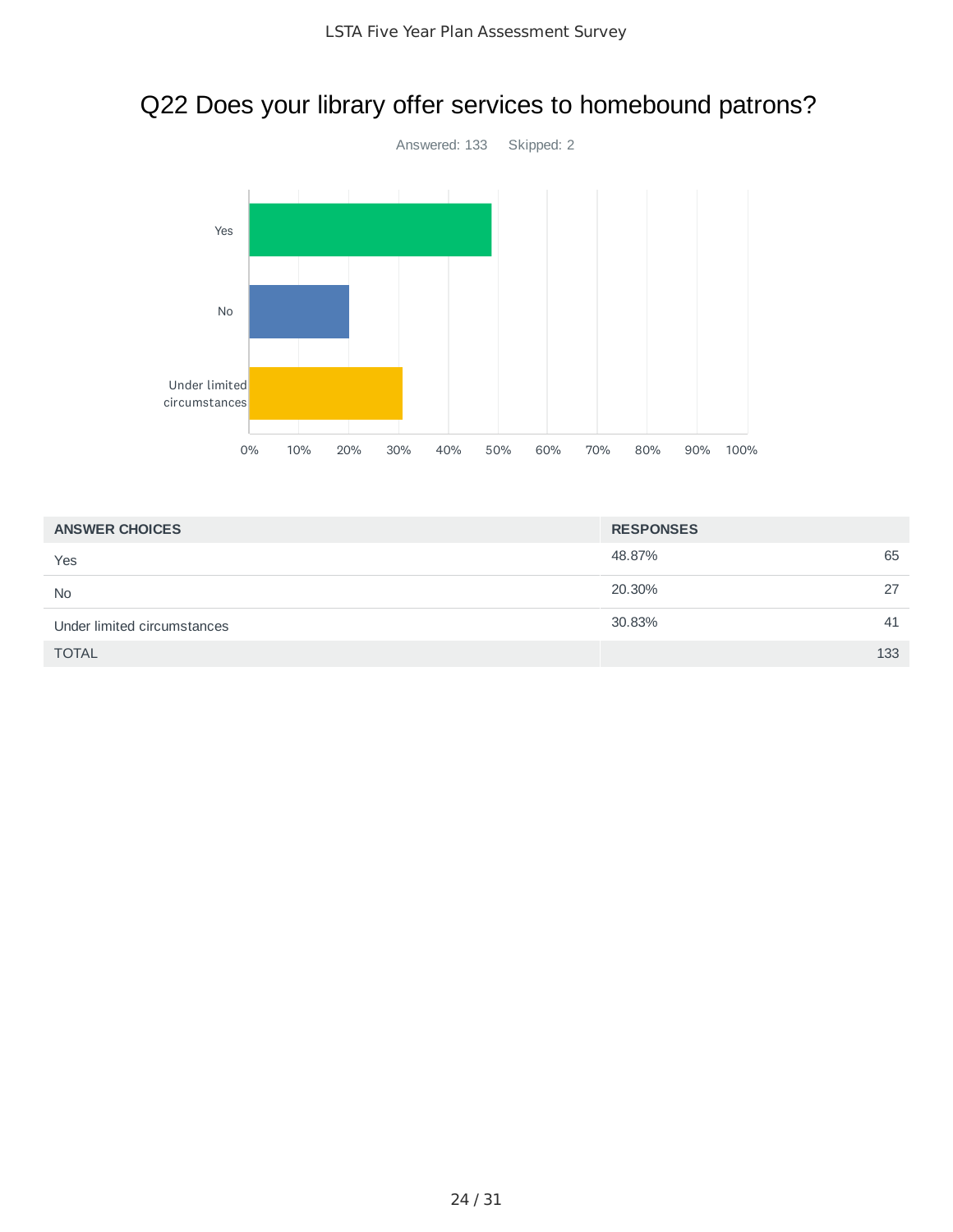Q23 Check the databases from the Digital Maine Library that are utilized and the most valued by staff and patrons in your library. Not all databases are included in this list. Refer to DML usage reports available from the Maine InfoNet website for additional information. Please add any favorite that is missing in the comments section.

![](_page_24_Figure_2.jpeg)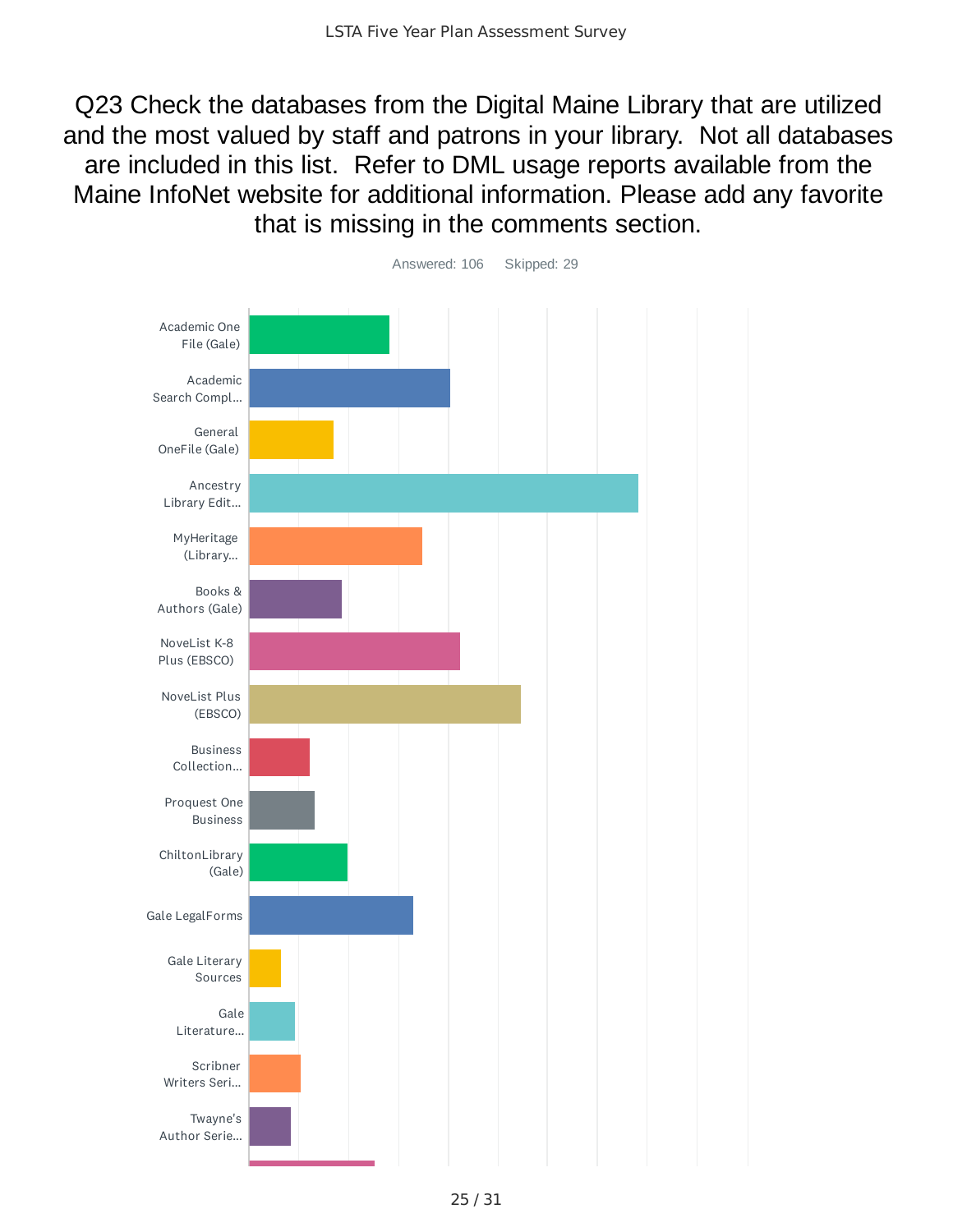![](_page_25_Figure_1.jpeg)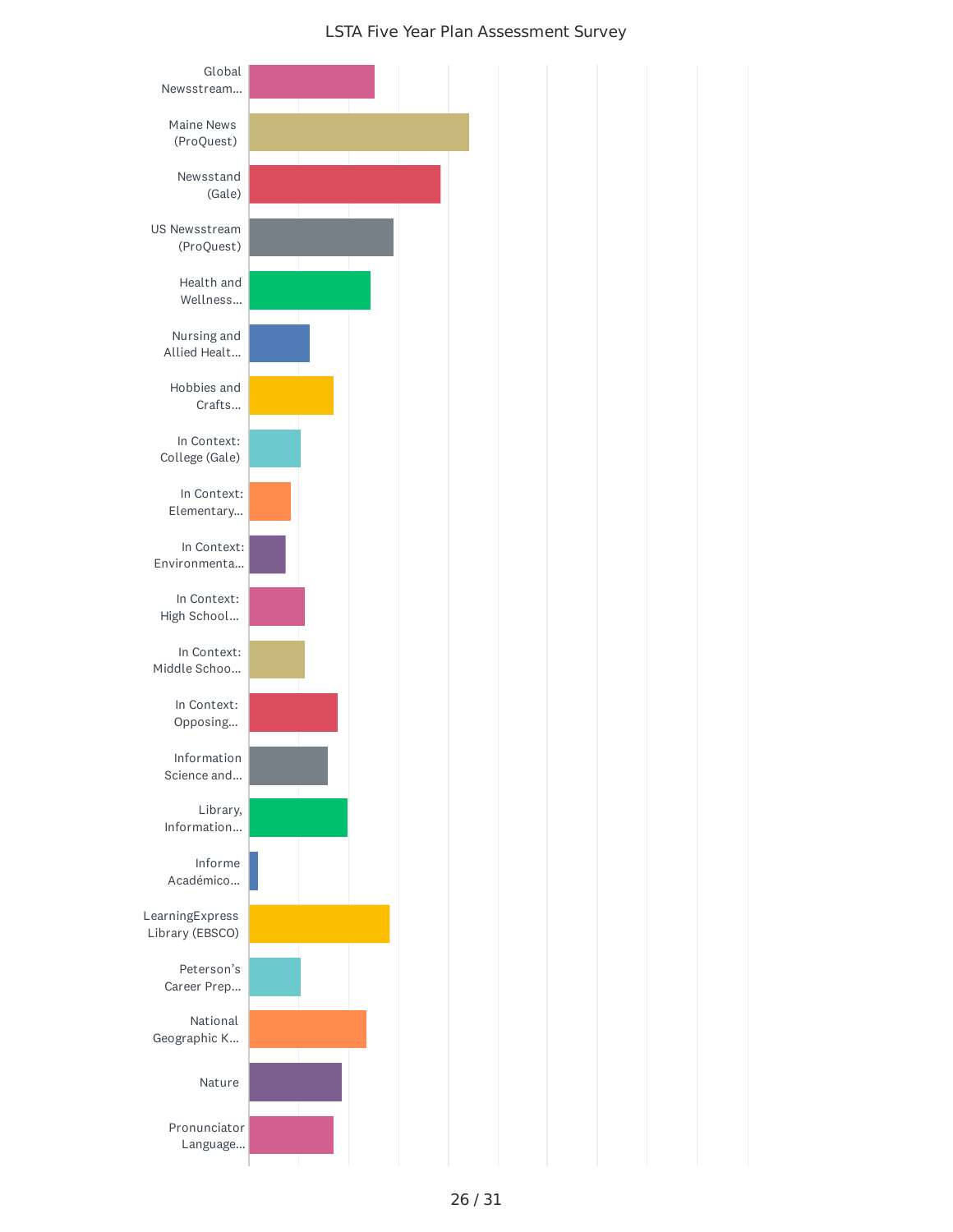![](_page_26_Figure_0.jpeg)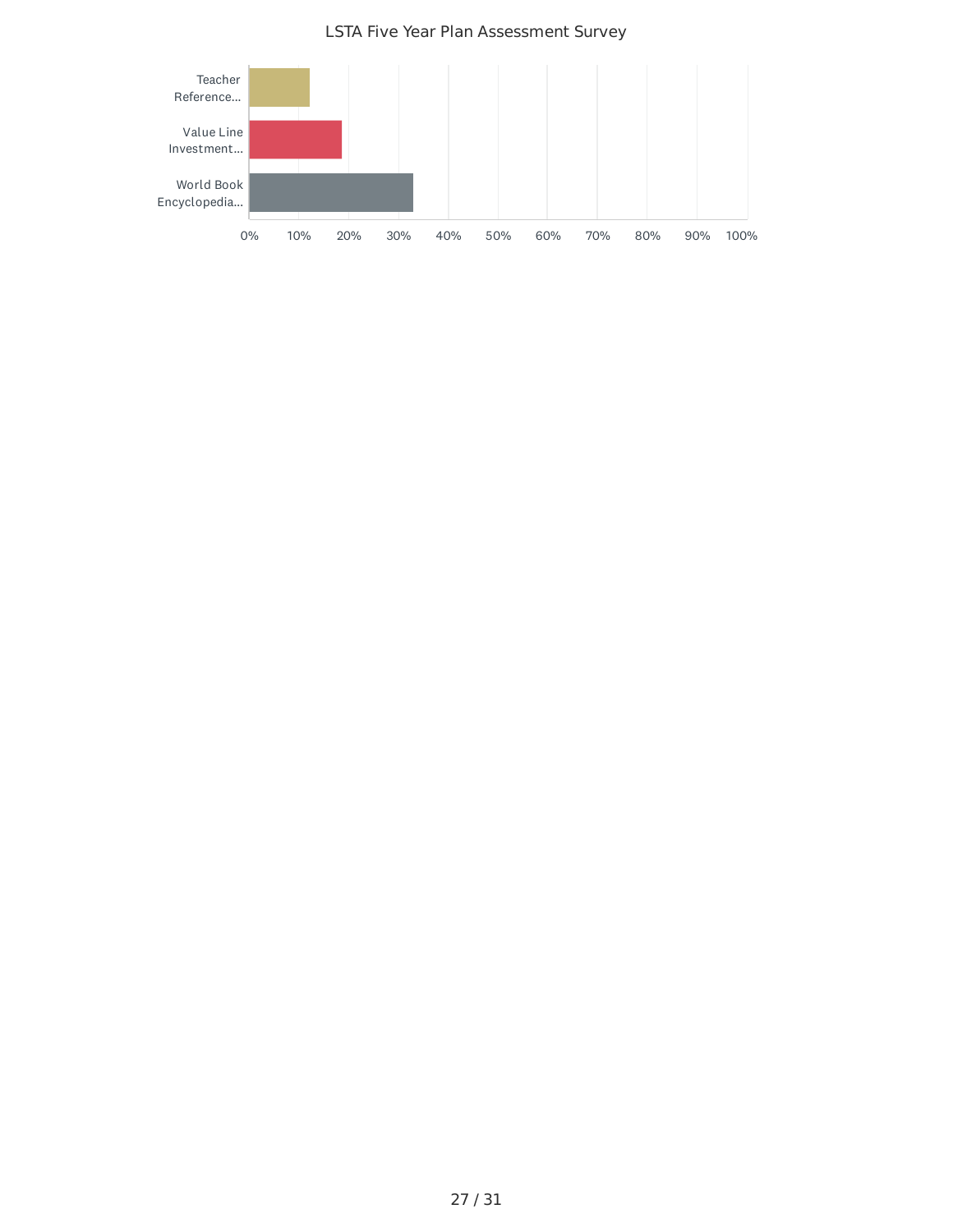| <b>ANSWER CHOICES</b>                                               | <b>RESPONSES</b> |        |
|---------------------------------------------------------------------|------------------|--------|
| Academic One File (Gale)                                            | 28.30%           | 30     |
| Academic Search Complete (EBSCO                                     | 40.57%           | 43     |
| General OneFile (Gale)                                              | 16.98%           | 18     |
| Ancestry Library Edition (ProQuest)                                 | 78.30%           | 83     |
| MyHeritage (Library Edition) (EBSCO)                                | 34.91%           | 37     |
| Books & Authors (Gale)                                              | 18.87%           | 20     |
| NoveList K-8 Plus (EBSCO)                                           | 42.45%           | 45     |
| NoveList Plus (EBSCO)                                               | 54.72%           | 58     |
| <b>Business Collection (Gale)</b>                                   | 12.26%           | 13     |
| Proquest One Business                                               | 13.21%           | 14     |
| ChiltonLibrary (Gale)                                               | 19.81%           | 21     |
| Gale LegalForms                                                     | 33.02%           | 35     |
| <b>Gale Literary Sources</b>                                        | 6.60%            | 7      |
| Gale Literature Resource Center                                     | 9.43%            | 10     |
| Scribner Writers Series (Gale)                                      | 10.38%           | 11     |
| Twayne's Author Series (Gale)                                       | 8.49%            | 9      |
| Global Newsstream (ProQuest)                                        | 25.47%           | 27     |
| Maine News (ProQuest)                                               | 44.34%           | 47     |
| Newsstand (Gale)                                                    | 38.68%           | 41     |
| US Newsstream (ProQuest)                                            | 29.25%           | 31     |
| Health and Wellness Resource Center (Gale)                          | 24.53%           | 26     |
| Nursing and Allied Health Collection (Gale)                         | 12.26%           | 13     |
| Hobbies and Crafts Reference Center (EBSCO)                         | 16.98%           | 18     |
| In Context: College (Gale)                                          | 10.38%           | $11\,$ |
| In Context: Elementary (Gale)                                       | 8.49%            | 9      |
| In Context: Environmental Studies (Gale)                            | 7.55%            | 8      |
| In Context: High School (Gale)                                      | 11.32%           | 12     |
| In Context: Middle School (Gale)                                    | 11.32%           | 12     |
| In Context: Opposing Viewpoints (Gale)                              | 17.92%           | 19     |
| Information Science and Library Issues Collection (Gale)            | 16.04%           | 17     |
| Library, Information Science & Technology Abstracts (LISTA) (EBSCO) | 19.81%           | 21     |
| Informe Académico (Gale)                                            | 1.89%            | 2      |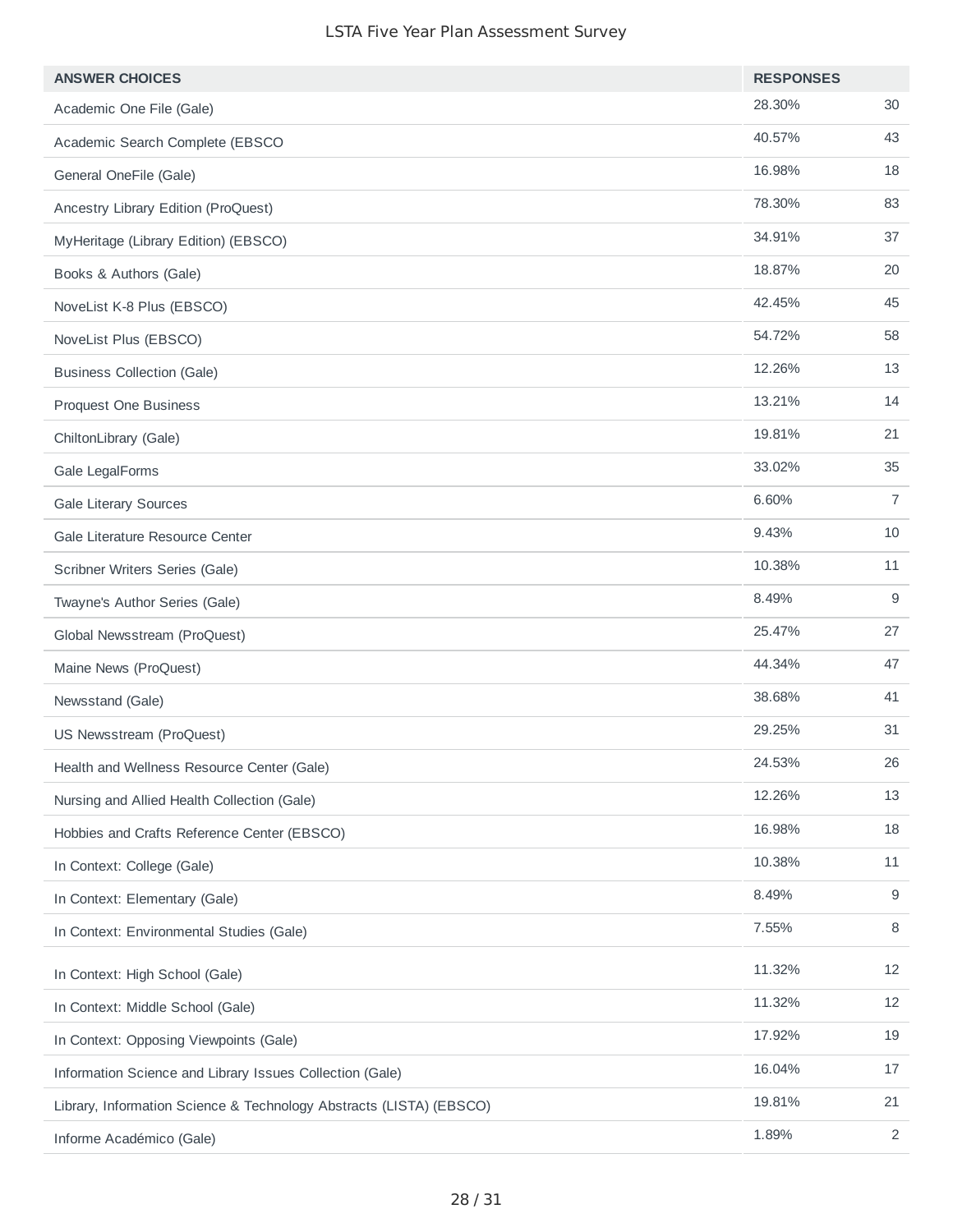| Learning Express Library (EBSCO)                   | 28.30% | 30 |
|----------------------------------------------------|--------|----|
| Peterson's Career Prep (Gale)                      | 10.38% | 11 |
| National Geographic Kids (Gale)                    | 23.58% | 25 |
| Nature                                             | 18.87% | 20 |
| Pronunciator Language Learning                     | 16.98% | 18 |
| Teacher Reference Center (EBSCO)                   | 12.26% | 13 |
| Value Line Investment Survey (public and academic) | 18.87% | 20 |
| World Book Encyclopedia Collection Series          | 33.02% | 35 |
| Total Respondents: 106                             |        |    |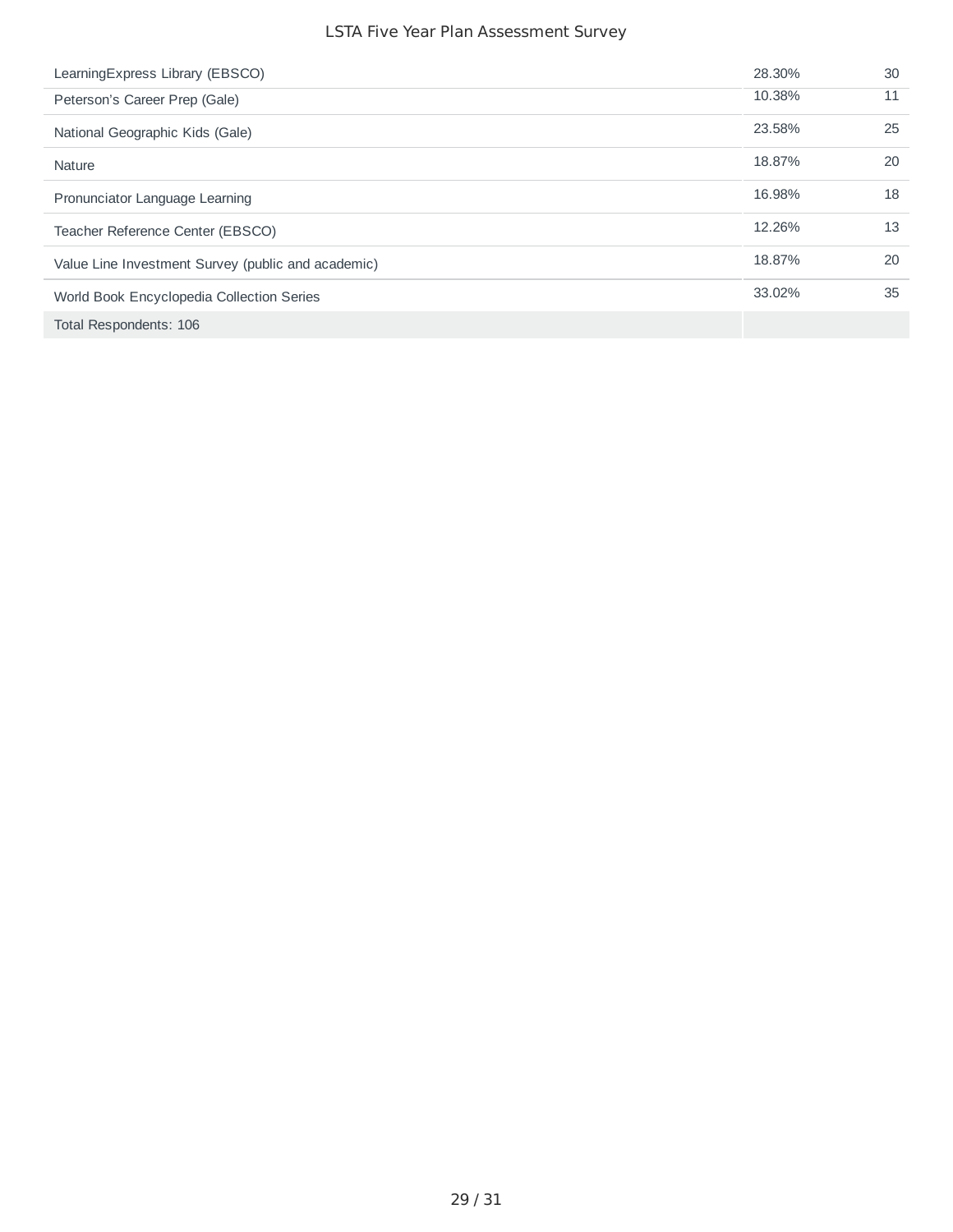Q24 MSL is reviewing usage of all DML databases for the next procurement cycle. We intend to avoid duplicative content and may consider procuring by library type/audience or for specific databases for statewide adoption. Offer any commentary, concerns, ideas or suggestions.

Answered: 23 Skipped: 112